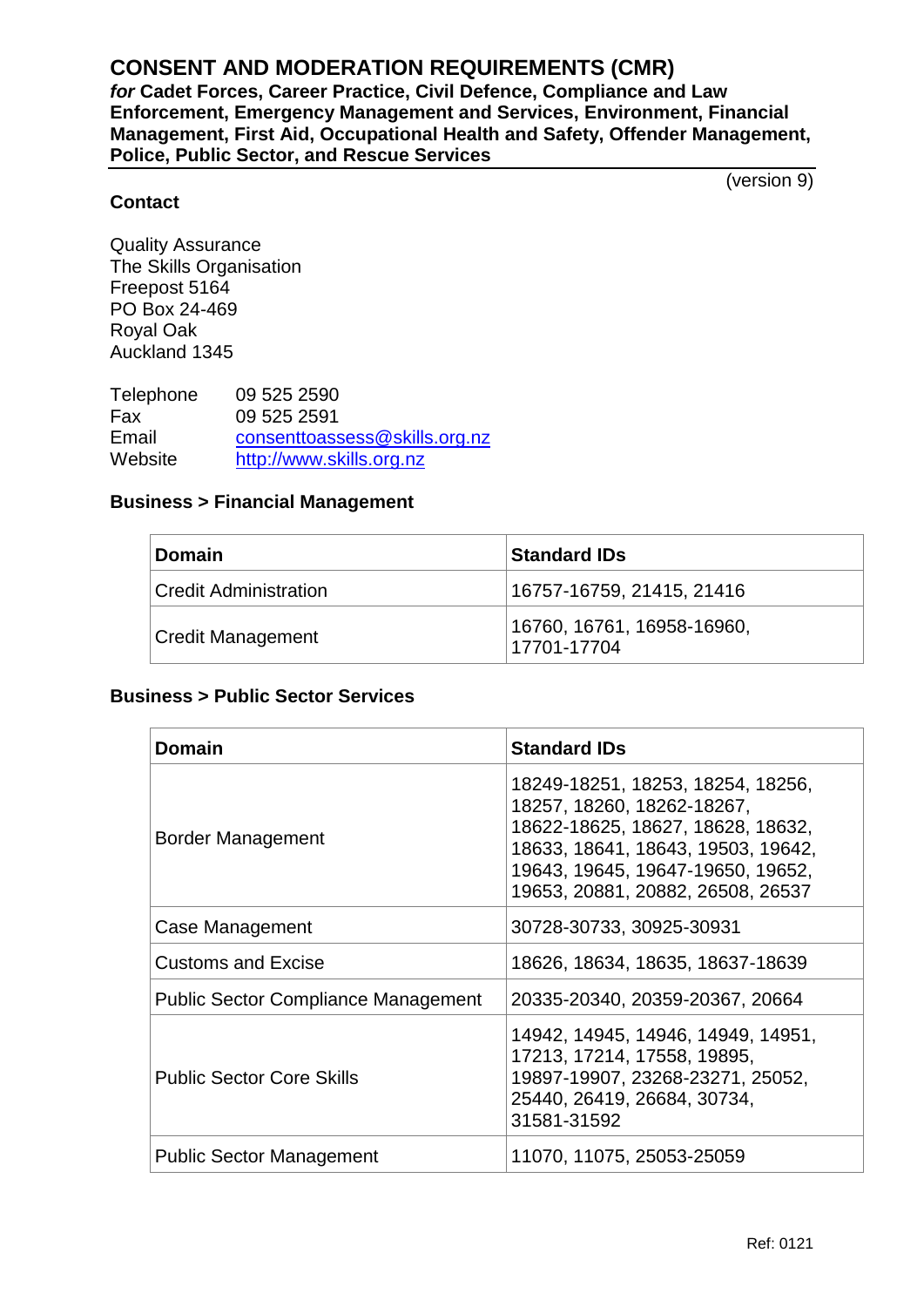| <b>Domain</b>                         | <b>Standard IDs</b>                                                     |
|---------------------------------------|-------------------------------------------------------------------------|
| Public Sector Māori                   | 14943, 14950, 16214, 16218, 16224,<br>16225, 26529-26536                |
| <b>Public Sector Service Delivery</b> | 8471-8477, 8479-8487, 18145-18147,<br>19908, 21061, 21441, 22746, 22747 |

## **Health > Emergency Services**

| Domain                          | <b>Standard IDs</b>                                     |
|---------------------------------|---------------------------------------------------------|
| Ambulance                       | 24858, 24862-24870, 26017, 26018,<br>26147, 29415-29418 |
| Emergency Care - First Response | 29321-29325                                             |

## **Health > Occupational Health and Safety**

| <b>Domain</b>                                    | <b>Standard IDs</b>                                                                                                                                                                                                                                                 |
|--------------------------------------------------|---------------------------------------------------------------------------------------------------------------------------------------------------------------------------------------------------------------------------------------------------------------------|
| <b>Hazardous Substances and Materials</b>        | 27196-27200, 27414-27416,<br>27418-27425, 27503, 29765-29768,<br>30596, 31290-31293                                                                                                                                                                                 |
| Occupational Health and Safety Practice          | 497, 5615-5621, 6575, 6988, 11961,<br>15189, 17459, 17585, 17586,<br>17588-17596, 17599-17602, 18408,<br>18410-18412, 18426, 19340, 19341,<br>19521, 19522, 20733, 21337, 21467,<br>22316, 25042-25046, 25048, 25458,<br>25510, 25511, 27243, 30264-30266,<br>30433 |
| <b>Workplace Health and Safety</b><br>Management | 5607, 5608, 22317, 22318, 30267-30271                                                                                                                                                                                                                               |

## **Health > Public Health**

| <b>Domain</b>     | <b>Standard IDs</b> |
|-------------------|---------------------|
| Injury Prevention | 22236-22239         |

## **Law and Security > Cadet Forces**

| ∣Domain                        | <b>Standard IDs</b> |
|--------------------------------|---------------------|
| <b>Cadet Forces Generic</b>    | 24096-24103         |
| <b>Cadet Forces Specialist</b> | 24104, 24109-24112  |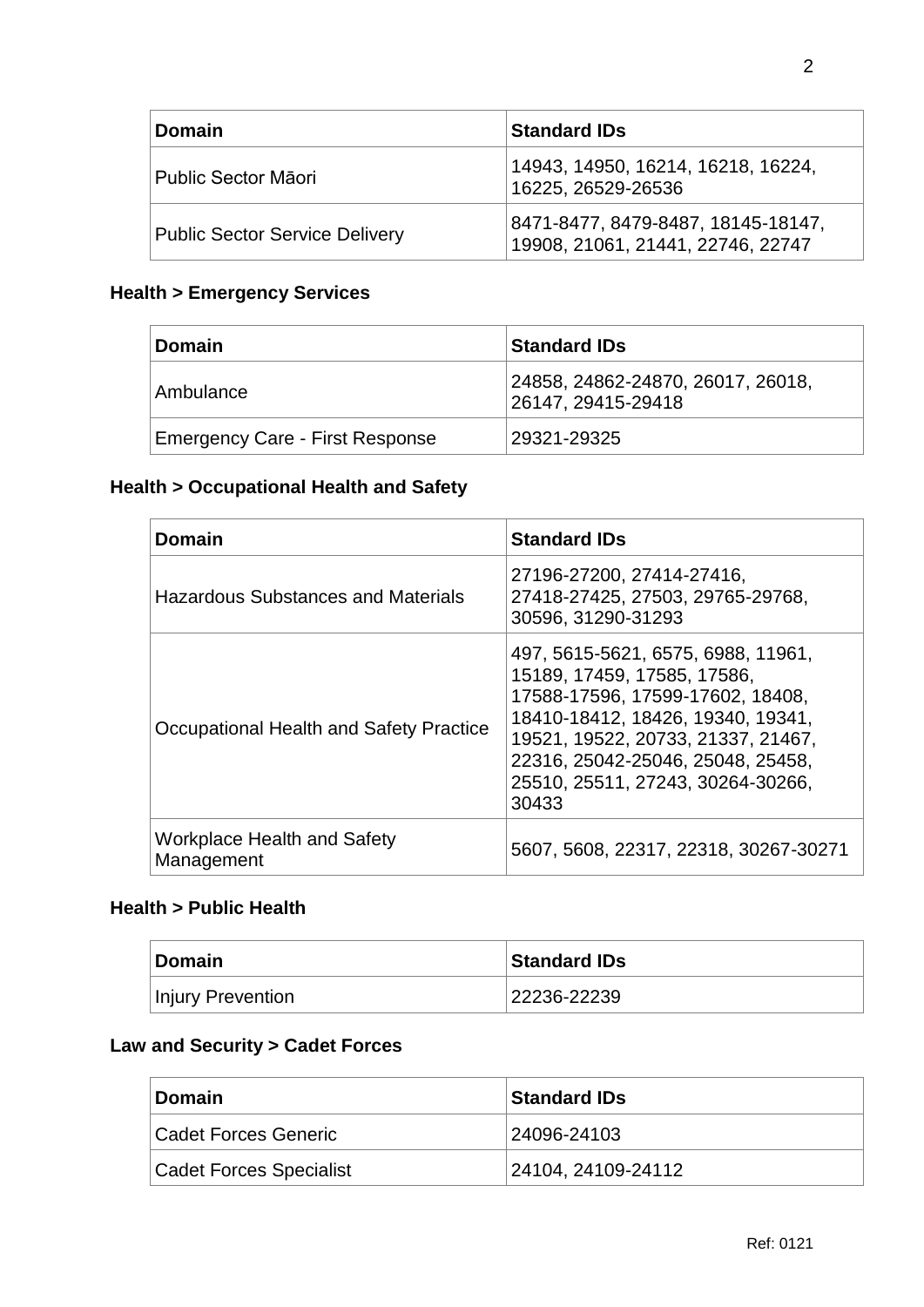## **Law and Security > Compliance and Law Enforcement**

| <b>Domain</b>                     | <b>Standard IDs</b> |
|-----------------------------------|---------------------|
| <b>Building Control Surveying</b> | 24165, 31129-31136  |
| Intelligence Analysis             | 28474-28491         |

## **Law and Security > Offender Management**

| <b>Domain</b>                     | <b>Standard IDs</b>                                             |
|-----------------------------------|-----------------------------------------------------------------|
| <b>Prisoner Management</b>        | 14623, 14633, 19669, 27289-27292,<br>27294, 29065, 29067, 29485 |
| <b>Prison Safety and Security</b> | 25008, 27293, 29062-29064, 29066,<br>29068                      |

## **Law and Security > Public Sector Compliance**

| <b>Domain</b>                                  | <b>Standard IDs</b>                                                                                 |
|------------------------------------------------|-----------------------------------------------------------------------------------------------------|
| <b>Public Sector Compliance Investigations</b> | 26906, 26915-26917, 26919-26921,<br>26924-26927, 26929, 26931-26933,<br>29207-29215                 |
| <b>Public Sector Compliance Operations</b>     | 18503, 19514, 26897-26905,<br>26907-26914, 26918, 26922, 26923,<br>26928, 26930, 29179-29206, 29216 |

## **Sciences > Environment**

| <b>Domain</b>                  | <b>Standard IDs</b>                                                                     |
|--------------------------------|-----------------------------------------------------------------------------------------|
| Conservation                   | 14732, 16676, 20805, 25784-25786,<br>26288, 26289, 26370, 26372, 26373,<br>27189, 27190 |
| <b>Environmental Education</b> | 18663                                                                                   |

## **Service Sector > Contact Centres**

| <b>Domain</b>                    | <b>Standard IDs</b>       |
|----------------------------------|---------------------------|
| Contact Centre Management        | 25305, 25306, 28272       |
| <b>Contact Centre Operations</b> | 16774, 16779-16781, 26848 |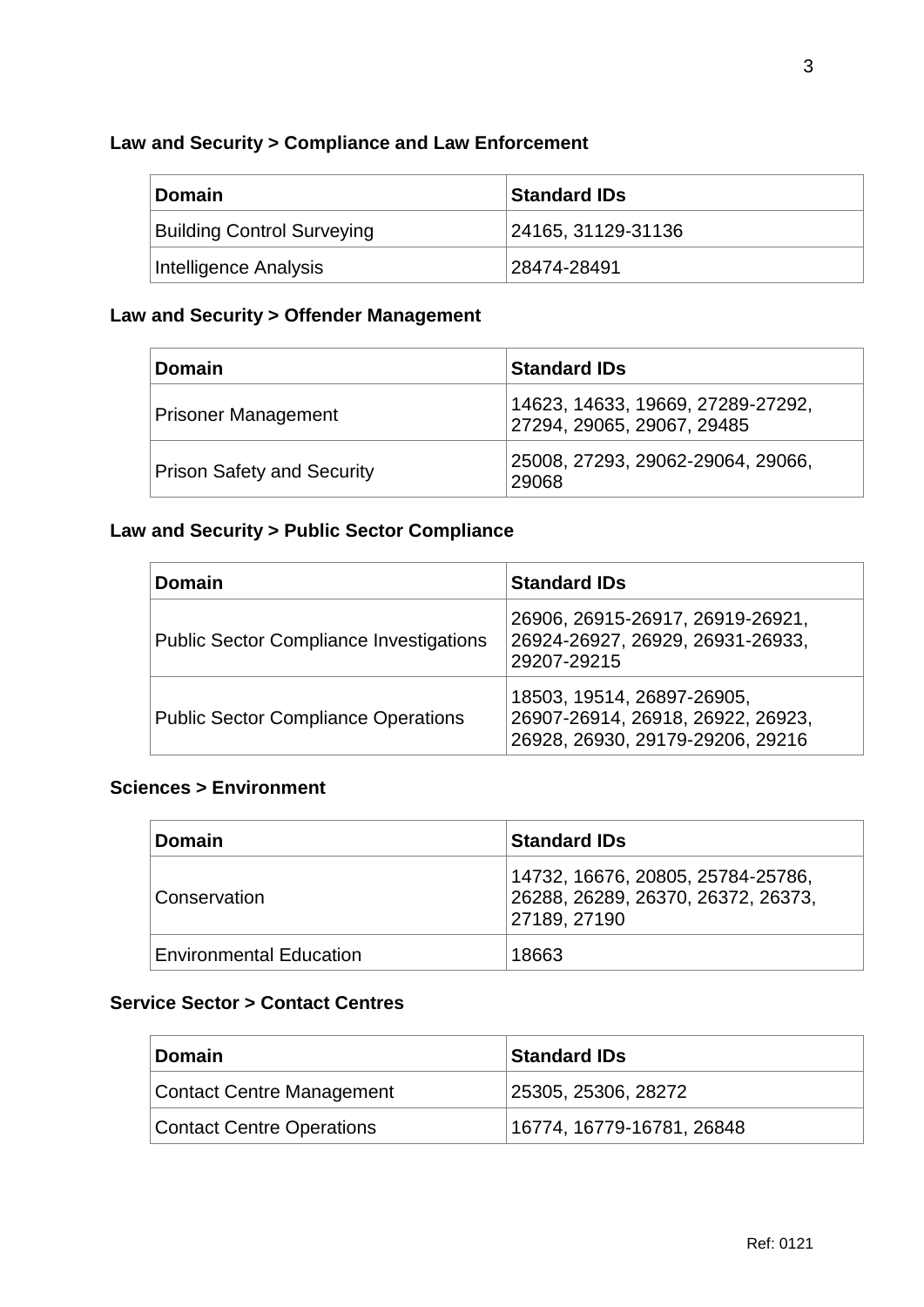## **Requirements for Consent to Assess (RCA)**

## **Introduction**

The purpose of the Requirements for Consent to Assess (RCA) is to set out the nature of the process for granting consent to assess and involvement of the standard setting body (SSB) and others in the process, and to set out the SSB's industry or sector-specific requirements for a tertiary education organisation  $(TEO)^1$  or school's quality systems in relation to the gazetted "criteria for accreditation".

### **Standard Setting Body involvement in process for granting consent to assess**

The Skills Organisation (Skills) philosophy is based on a positive approach to consent to assess and a trusting relationship between tertiary education organisations, schools and industry. This contributes strongly towards robust leadership and guidance to provide consistent, excellent, innovative and relevant training for our stakeholders to support the development and advancement of our industries.

Skills takes into account the following factors during the evaluative process of applications:

- An organisation's track record of compliance with NZQA's quality assurance requirements.
- That high-quality training is available to learners that will enable them to be successful for assessments against standards.
- A track record of an organisation's ability in meeting moderation requirements.
- An organisation's ability to arrange genuine workplace experience for standards that are meant to be assessed in workplace conditions.

Visits to an organisation's premises may require a subject matter expert to be in attendance as well. Applicants will be informed when this is the case.

Levels 1 and 2 Evaluation of documentation by NZQA and industry.

Levels 3 and above Evaluation of documentation by NZQA and industry and visit by industry.

### **Visit waiver conditions**

 $\overline{a}$ 

Industry participation in a site visit may be waived:

- where an organisation with consent to assess wants to extend an existing consent to assess and has a record of successful delivery and assessment; or
- where the level of consent to assess sought, combined with low numbers of unit standards, does not warrant a visit;
- where Skills has been consulted in the development of the application.

<sup>1</sup> Tertiary education organisation (TEO) includes public and private tertiary education providers, industry training organisations, government training organisations, and other providers.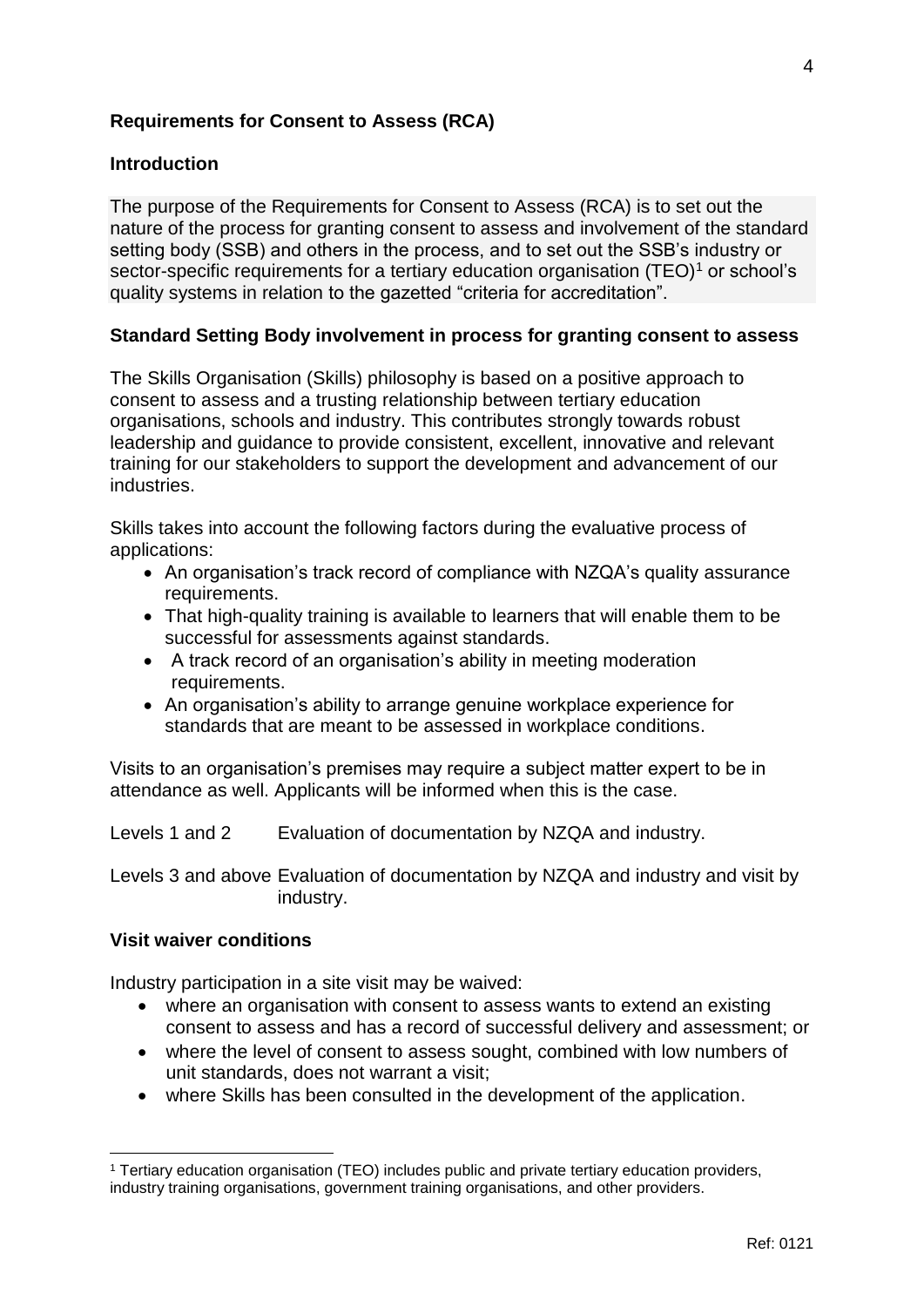## **Areas of shared responsibility**

None.

## **Fees for SSB involvement in process for granting consent to assess**

The SSB may choose to charge reasonable fees for their involvement in granting consent to assess. Contact the SSB for further information.

Additional fees can be charged by [NZQA,](http://www.nzqa.govt.nz/providers-partners/approval-accreditation-and-registration/consent-to-assess/fees-schedule-for-standard-setting-body-involvement-in-the-consent-to-assess-process/) and the Committee for University Academic Programmes (CUAP) for involvement in granting consent to assess. Contact the relevant quality assurance body (QAB) for information.

### **General requirements for accreditation**

These are the general requirements for accreditation of providers gazetted in 1993. Applicants should consult their QAB [\(NZQA](http://www.nzqa.govt.nz/providers-partners/approval-accreditation-and-registration/consent-to-assess/apply-for-consent-to-assess/) or CUAP) for details of the requirements.

Criterion 1 Development and evaluation of teaching programmes

There is a system for developing coherent teaching programmes and for their evaluation, which should include evaluation by learners/consumers.

Criterion 2 Financial, administrative and physical resources

Adequate and appropriate financial and administrative resources will be maintained to enable all necessary activities to be carried out.

Adequate, appropriate and accessible physical resources will be available for supporting students to meet the required standards.

Criterion 3 Staff selection, appraisal and development

A teaching staff with the necessary knowledge and skills will be maintained through staff selection, appraisal, and development.

Criterion 4 Student entry

There is a system for establishing and clearly publicising student entry requirements that include no unreasonable barriers.

Criterion 5 Student guidance and support systems

Students have adequate access to appropriate guidance and support systems.

Criterion 6 Off-site practical or work-based components

There are arrangements for ensuring that any off-site practical or work-based components are fully integrated into the relevant programmes.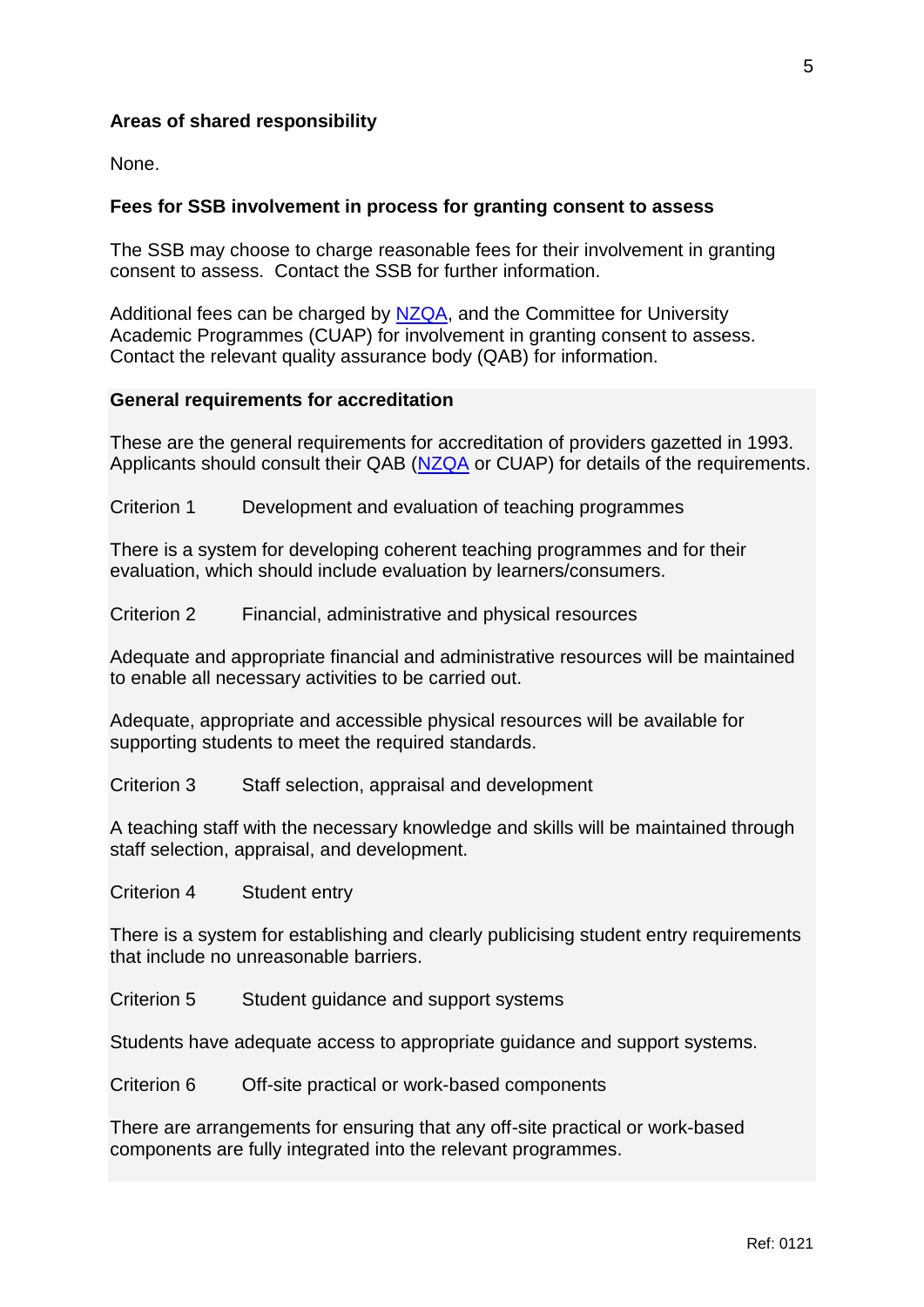#### Criterion 7 Assessment

There is a system for ensuring that assessment is fair, valid, and consistent.

#### Criterion 8 Reporting

There is a system for providing students with fair and regular feedback on progress and fair reporting on final achievements, with an associated appeals procedure.

There is a reliable system for archiving information on final student achievements.

#### **Industry or sector-specific requirements for consent to assess**

Skills is responsible for unit standards in a range of industry sectors. These industry sectors have developed a set of standard and specific requirements for consent to assess that meet their needs. The Skills industry or sector-specific requirements for consent to assess are set out in the appendices attached to this CMR. Applicant organisations seeking consent to assess must meet all requirements set out in the CMR and the applicable appendix.

Skills industry or sector-specific requirements for consent to assess are set out in the appendices:

| Appendix 1 | Cadet Forces, Career Practice, Environment, Financial<br>Management, Injury Prevention, Police, Public Sector<br>Compliance and Public Sector Services Sector requirements for<br>consent to assess |
|------------|-----------------------------------------------------------------------------------------------------------------------------------------------------------------------------------------------------|
| Appendix 2 | Civil Defence Sector requirements for consent to assess                                                                                                                                             |
| Appendix 3 | Compliance and Law Enforcement Sector requirements for<br>consent to assess                                                                                                                         |
| Appendix 4 | Community and Workplace Fire and Emergency Management,<br>Fire and Rescue Services and Specialist Rescue Sector<br>requirements for consent to assess                                               |
| Appendix 5 | Emergency Services Sector requirements for consent to assess                                                                                                                                        |
| Appendix 6 | First Aid Sector requirements for consent to assess                                                                                                                                                 |
| Appendix 7 | Offender Management Sector requirements for consent to<br>assess                                                                                                                                    |
| Appendix 8 | Occupational Health and Safety Sector requirements for consent<br>to assess                                                                                                                         |

#### **Non-compliance with requirements for maintaining consent to assess**

Where there is evidence of non-compliance with the requirements for consent to assess, the QAB (NZQA or CUAP) will seek remedial action. In cases where this action is ineffective and non-compliance continues, or in cases of repeated noncompliance, the QAB will take action that can ultimately lead to the withdrawal of consent to assess.

#### **Implementation**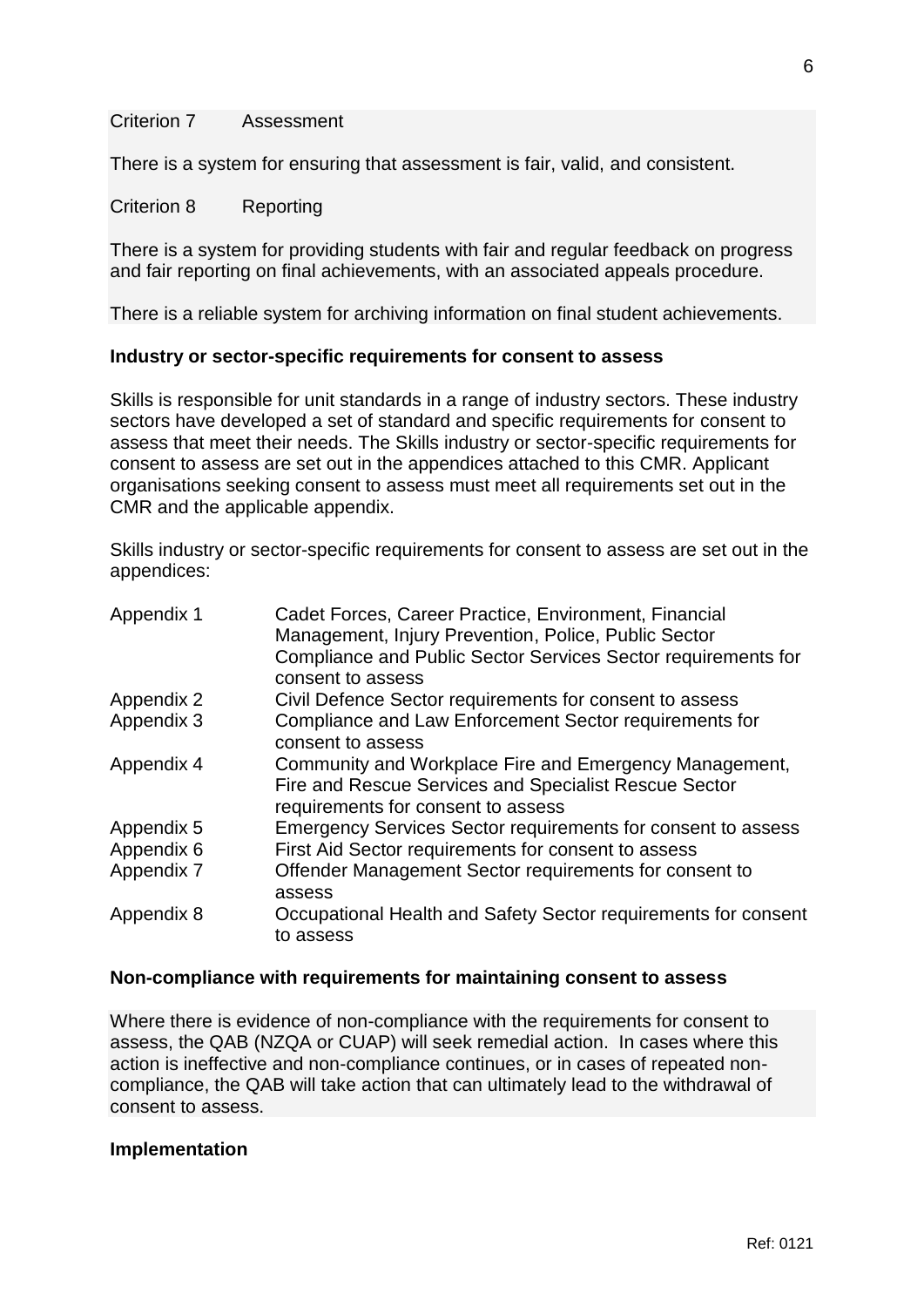Skills is able to provide sufficient trained participants to service the requirements of processes for granting consent to assess.

## **Moderation Requirements (MR)**

A centrally established and directed national external moderation system has been set up by Skills.

### **Introduction**

The purpose of the Moderation Requirements (MR) is to provide details on the national external moderation system, developed by Skills, to ensure that assessment decisions of TEOs and schools with consent to assess are consistent with the national standard. All TEOs and schools with consent to assess against the standards in this CMR must meet the requirements for moderation outlined in this MR.

Skills provides moderators with access to a moderation feedback form to submit feedback on the unit standards they have moderated. This form is used to report anomalies discovered during moderation, or to recommend improvements to Skills. Feedback of a more general nature on the national external moderation system may be sent to Skills at: [moderation@skills.org.nz.](mailto:moderation@skills.org.nz)

## **Moderation System**

All unit standards in the scope of this CMR are moderated through the national external moderation system of Skills, which is detailed below.

The moderation system operates on a planned annual cycle, and is designed to ensure that materials submitted for post-assessment moderation are processed and results reported back to the organisation with consent to assess within a three-week timeframe.

Skills moderation system is committed to assisting organisations in achieving consistency with the national standard.

### *Moderation principles*

Skills has a set of guiding principles that govern moderation. The moderation system should:

- support assessment that is fair, valid, and consistent;
- support 'best practice' in assessment, which includes using an integrated method of assessment based around an evidence collection model;
- detect assessment variance from the national standard and keep the variance to a minimum;
- suit the culture of the particular industry sector;
- protect the integrity of the industry sector qualifications.

Key features of the moderation system include: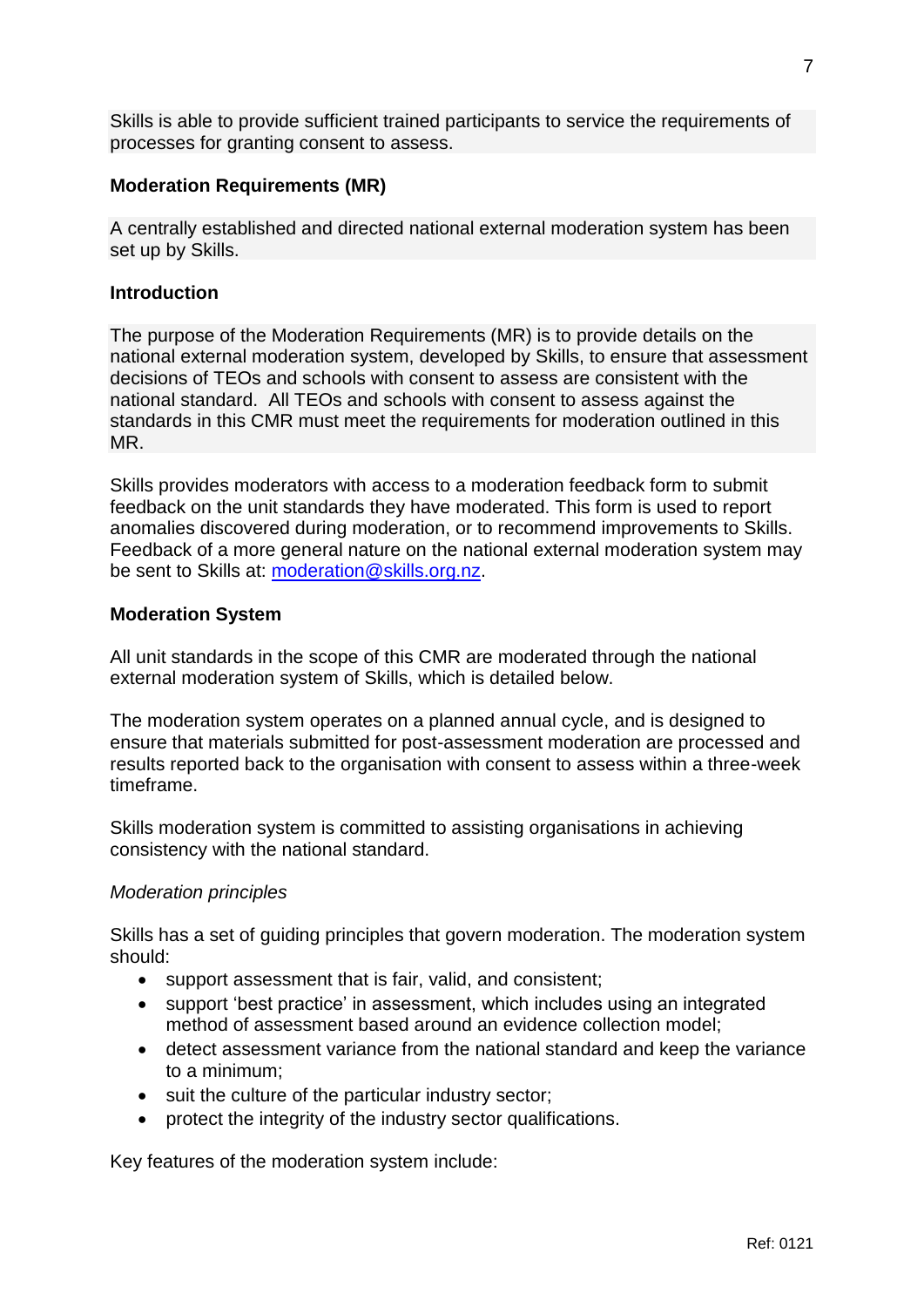- an annual moderation schedule for each organisation with consent to assess communicated to each organisation in February;
- an annual review by Skills of the national external moderation system and its effectiveness;
- feedback and information sharing amongst all participants.

Organisations with consent to assess wishing to improve their assessment process may request a moderation visit from Skills.

## *Responsibilities of Participants*

The Moderation and Assessment Manager is responsible for the management of the moderation system.

The Skills National External Moderators are responsible for carrying out moderation activities as directed by the Moderation and Assessment Manager.

Organisations with consent to assess are required to submit materials to Skills by the specified due date.

## *Moderation process*

Skills will monitor the NZQA credit reporting schedule of all tertiary education organisations with consent to assess in order to facilitate the year's moderation activities. The annual moderation schedule, sent out in February, is individually designed for each organisation with consent to assess, and includes details of moderation activities such as postal, community of practice moderation events or planned on-site visits, and other relevant information. Details of the selection of unit standards are communicated at a later date prior to each moderation activity.

Criteria for the selection of unit standards for moderation:

- unit standards to be assessed for the first time, or that have been reviewed in the last twelve months
- high use unit standards
- 'high risk' unit standards
- recommendations from Industry Advisory Groups
- recommendations from organisations with consent to assess
- identified assessment problems.

The level of moderation required and the selection of unit standards depends on a combination of:

- the total number of assessments being carried out by the organisation with consent to assess;
- the number of unit standards being assessed against by the organisation;
- the moderation history of the organisation;
- any other contributing quality assurance factors or requirements.

Typically, the following assessment material is required for moderation: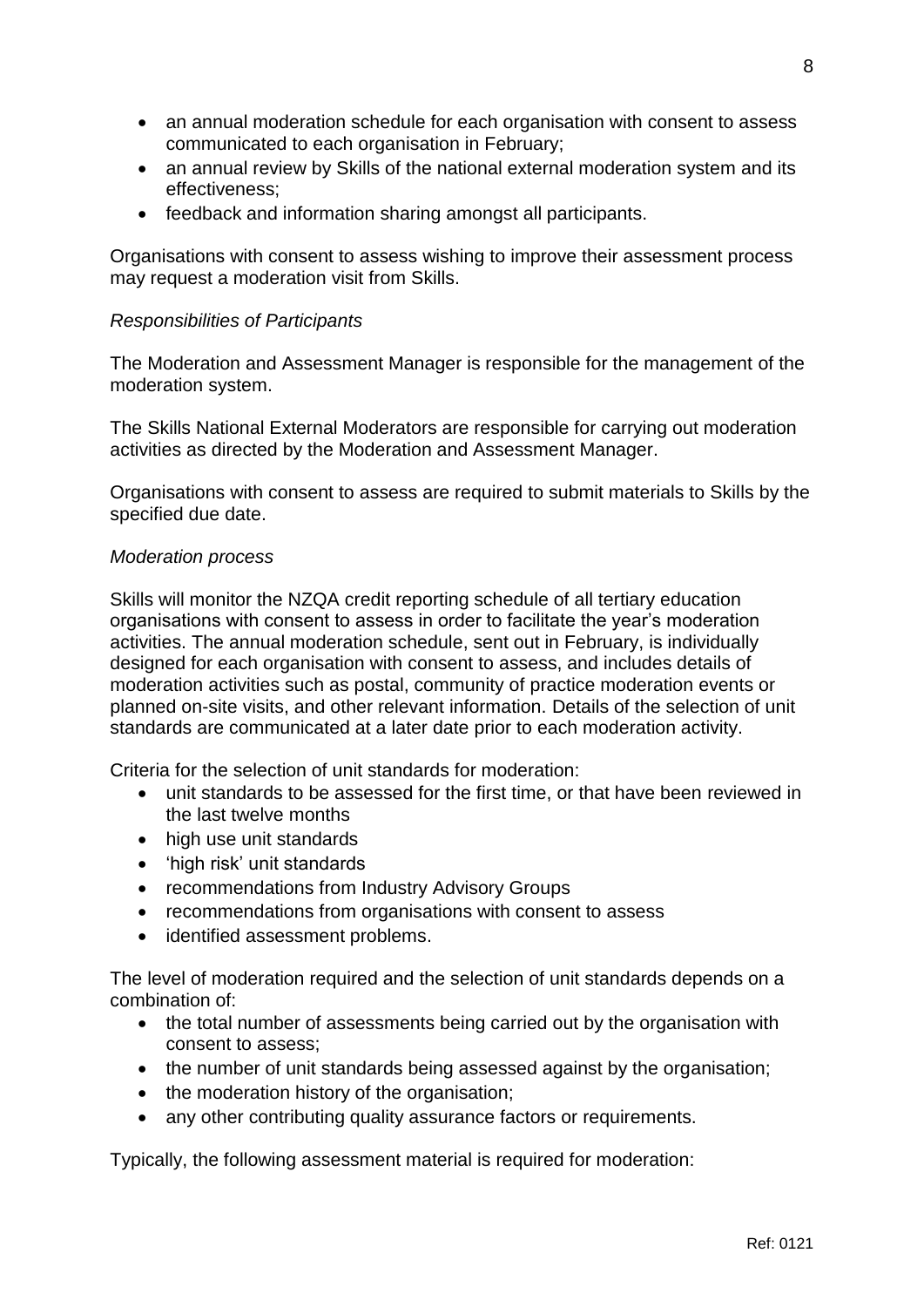- assessment schedule, assessment activities, and marking guide (pre- and post-assessment moderation)
- samples of student evidence, including evidence used for Recognition of Prior Learning (RPL) and Recognition of Current Competence (RCC) (postassessment moderation).

## *Pre-assessment moderation*

Organisations with consent to assess must submit self-developed assessment materials to Skills for pre-assessment moderation and approval prior to use. Skills reserves the right to charge a pre-assessment moderation fee as detailed in the table below:

| <b>Moderation Fees</b>                                     |                        |
|------------------------------------------------------------|------------------------|
| Pre-assessment moderation of<br>assessment materials       | S75 per hour plus GST  |
| Resubmission of assessment<br>materials for pre-moderation | \$35 per hour plus GST |

## *Post-assessment moderation*

All organisations with consent to assess are required to participate in postassessment moderation each year when requested.

Organisations with consent to assess must participate in accordance with the annual moderation schedule. Organisations with consent to assess that do not attend community of practice moderation workshops in any calendar year must send their post-assessment moderation material to Skills. The assessment material required for community of practice moderation workshops is listed in the moderation process section above. When the moderation process is concluded, each organisation will receive a moderation report outlining results and recommending improvements, if required.

Organisations with consent to assess may be required to participate in on-site visits conducted by a national external moderator. If the number of participating organisations is four or more then Skills may facilitate community of practice moderation workshops instead of on-site visits. The assessment material required for community of practice moderation workshops is listed in the moderation process section above. On-site visits focus on assessment of practical unit standards through observation of assessment activity and discussion with the organisation with consent to assess on improvements to assessment practice. When the moderation process is concluded, each organisation with consent to assess receives a moderation report outlining results and recommending improvements, if required.

Post-assessment moderation will focus on:

- the highest level at which assessment is occurring;
- newly registered unit standards and/or areas of consent to assess;
- high quantity of assessment occurring.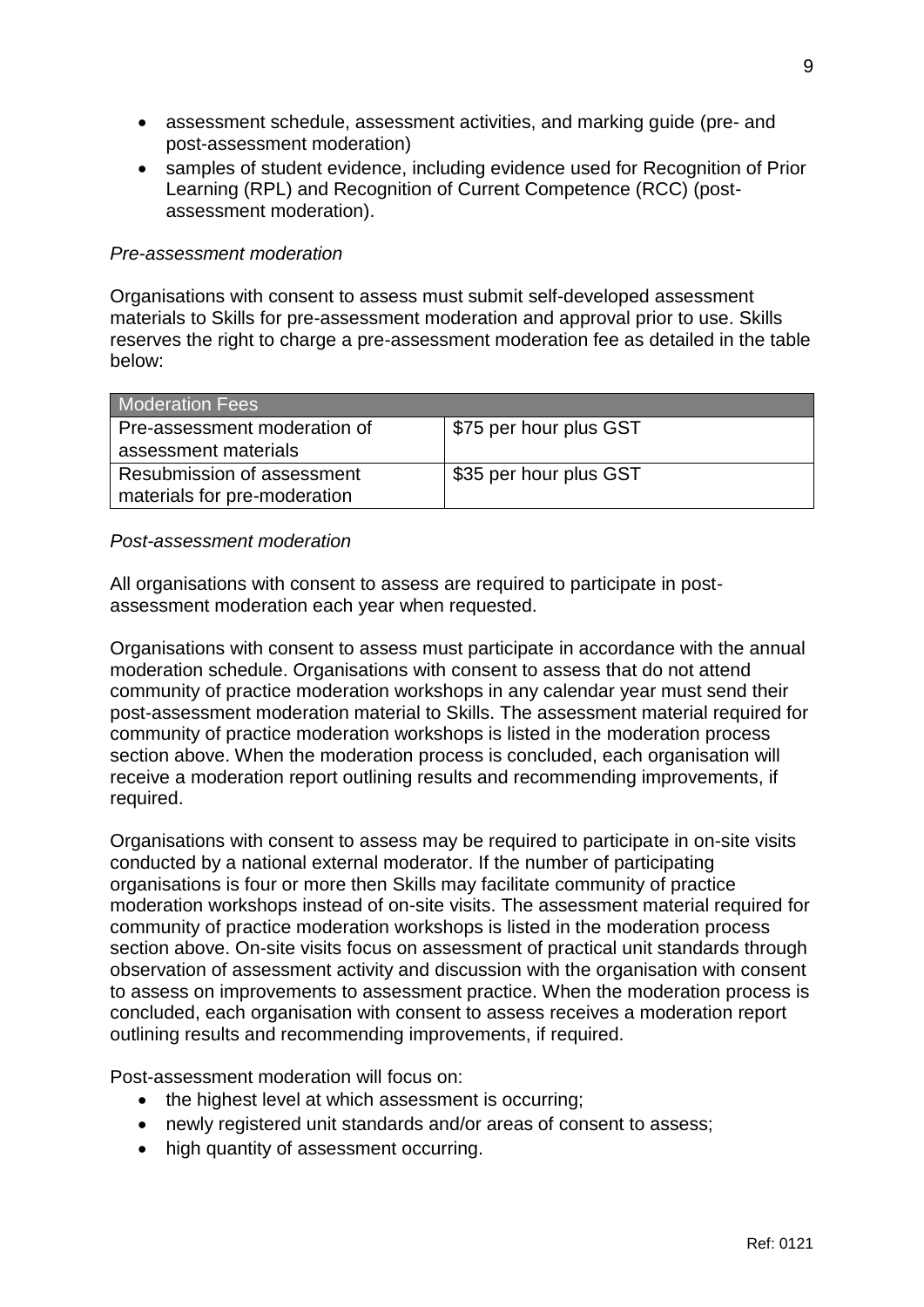## *National external moderators*

A national external moderator, with a minimum of five years of current industry experience, is appointed for each industry sector by Skills in consultation with the recognised industry advisory groups or consultation groups. Skills' national external moderators must hold unit standard 11551, *Quality assure assessment*. Several national external moderators will be contracted in industry sectors with a large number of candidates.

Following each moderation event, the industry sector national external moderator will produce moderation result reports for each moderated organisation and will forward these reports to Skills for distribution to the respective organisation with consent to assess.

Skills monitors the effectiveness of moderation through these reports and informs the industry advisory groups.

Skills will hold at least one annual meeting with all national external moderators to review the moderation process, to ensure consistency between national moderators where more than one is involved in a particular industry sector, and to provide training and support for the moderators and people interested in undertaking these roles.

National external moderators' activities may include:

- compiling moderation reports;
- visits, arranged at the request of organisations with consent to assess, to clarify moderation decisions;
- community of practice moderation.

## *Confidentiality*

Skills and the national external moderators ensure the security and confidentiality of assessment materials and candidates' work received for moderation.

Skills will return assessment materials to the organisation with consent to assess once moderation activities have concluded. Any national external moderator breaching confidentiality guidelines may have his or her contract cancelled.

## **Reporting**

Skills is responsible for evaluating the effectiveness of its national external moderation system, and for providing an annual report to NZQA.

Skills also provides an annual report on the outcome of national external moderation activities to the Skills Board and industry advisory groups.

## **Funding**

The moderation system is funded through the National Moderation Transfer from NZQA and industry contributions.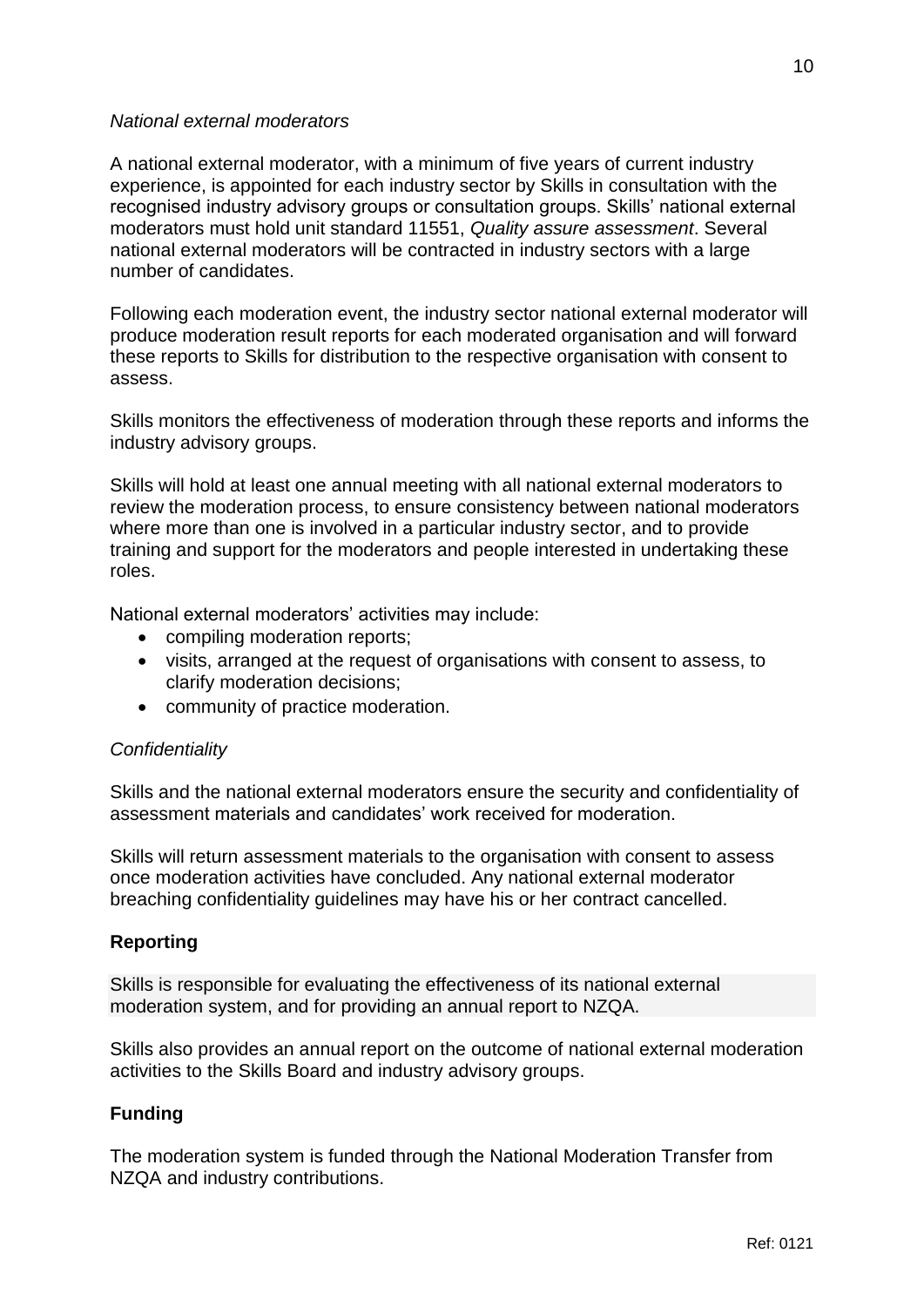Skills reserves the right to recover all costs incurred when a national external moderator is required to provide clarification to an organisation with consent to assess as a result of non-compliance with moderation requirements (see Noncompliance with moderation requirements). Refer to table below for cost:

| <b>Moderation</b>                                       |                                                                                                                                   |
|---------------------------------------------------------|-----------------------------------------------------------------------------------------------------------------------------------|
| National external moderator to<br>provide clarification | \$75 per hour plus GST                                                                                                            |
| Travel and accommodation                                | Reimbursement for "actual and<br>reasonable" travel and accommodation<br>expenses. Vehicle mileage as per the<br>current IRD rate |

Detailed below are the fees associated with consent to assess applications:

| Consent to Assess                    |                                      |
|--------------------------------------|--------------------------------------|
| Administration fee                   | \$75 plus GST per application        |
| Evaluation of documentation          | \$150 plus GST                       |
| Evaluation of documentation and site | \$400 per day plus GST               |
| visit of up to one day               |                                      |
| Additional people involved in a site | \$300 plus GST                       |
| visit                                |                                      |
| Additional time on site              | \$150 plus GST                       |
| Advising a provider preparing for    | \$75 per hour plus GST               |
| consent to assess                    |                                      |
| Travel and accommodation             | Reimbursement for "actual and        |
|                                      | reasonable" travel and accommodation |
|                                      | expenses. Vehicle mileage as per the |
|                                      | current IRD rate                     |

### **Non-compliance with moderation requirements**

Non-compliance in meeting the requirements of this moderation system will result in further action by Skills. Ongoing unresolved non-compliance will be referred to the appropriate QAB (NZQA or CUAP). Ultimately the QAB may withdraw consent to assess.

Where an organisation with consent to assess does not meet moderation requirements, the national external moderator will request Skills to obtain further material and/or information from the organisation.

The national external moderator can, on request from an organisation with consent to assess, provide clarification on any issue of non-compliance. This may involve the moderator visiting the organisation or meeting their representative on Skills premises (see Funding).

In cases where moderation uncovers inappropriate assessment methods and/or materials, Skills, in cooperation with the organisation with consent to assess, will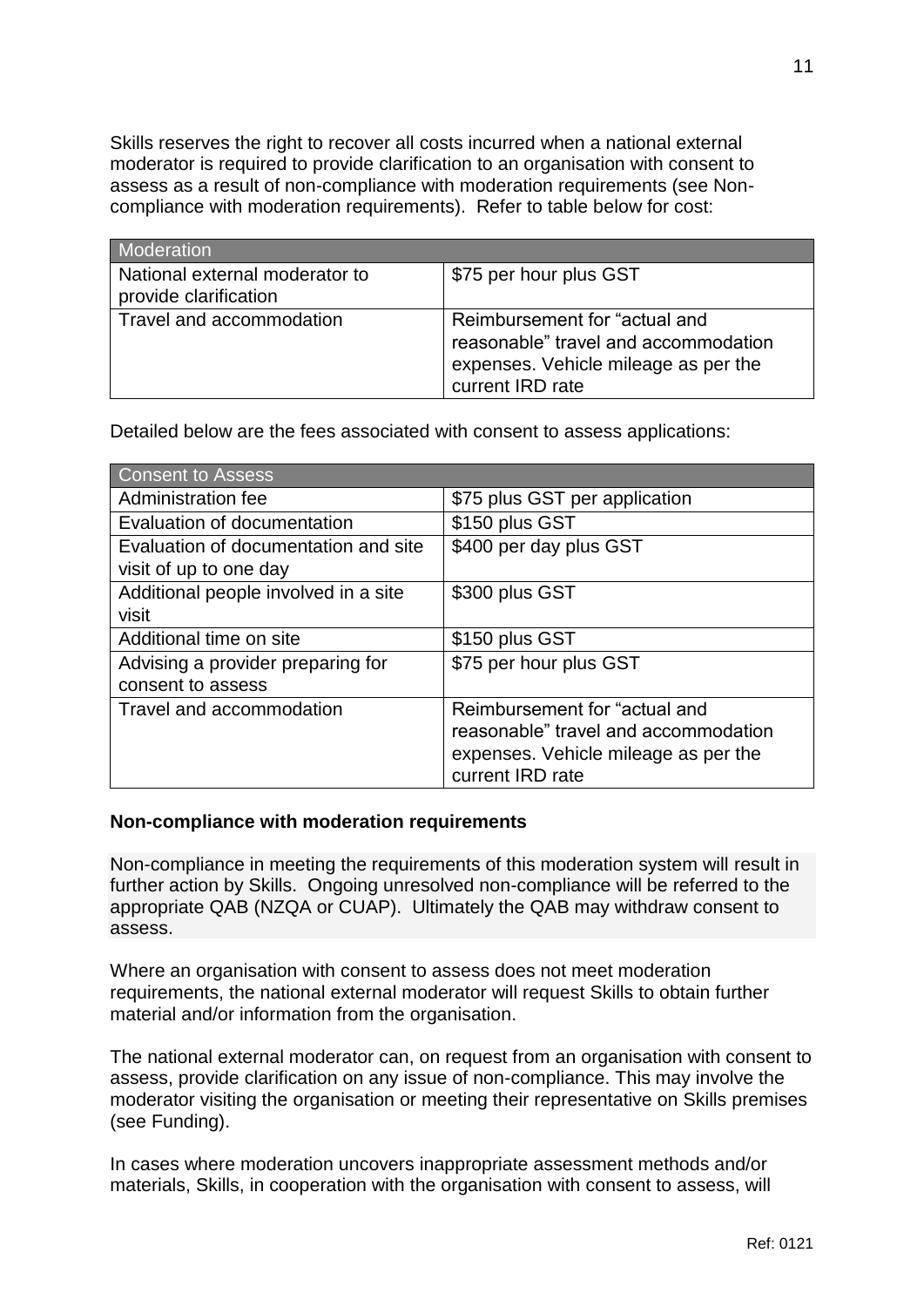outline an improvement plan. The improvement plan will specify the actions to be taken for the organisation to become compliant and the timeframe by which this must be achieved.

## **Appeals**

Skills has in place an appeals process for situations where differences concerning moderation decisions cannot be resolved in the first instance.

The Skills procedure requires the organisation with consent to assess to contact the Moderation and Assessment Manager within three weeks of their receipt of the initial moderation decision. The Moderation and Assessment Manager will review the moderation decision and work towards a resolution. If the difference remains unresolved the organisation can request a review of the moderation decision. The Moderation and Assessment Manager will work with both the organisation with consent to assess and the national external moderator to facilitate a resolution. In situations where no agreement is achieved the moderation panel will make the final decision. It is expected that the resolution of an appeal, in the majority of cases, will be reached within two months following the lodging of the appeal with the Moderation and Assessment Manager.

## *Moderation Panel*

The moderation panel will consist of the Quality Assurance Coordinator and two members appointed by the relevant Industry Advisory Group.

| <b>Process</b>               | <b>Version</b> | <b>Date</b>       |
|------------------------------|----------------|-------------------|
| Registration                 |                | December 1996     |
| Review                       | $\overline{2}$ | November 2001     |
| <b>Review</b>                | 3              | February 2006     |
| Revision                     | 4              | May 2006          |
| Review                       | 5              | November 2009     |
| Revision                     | 6              | April 2010        |
| Revision                     |                | September 2012    |
| <b>Revision and Rollover</b> | 8              | <b>April 2015</b> |
| <b>Review</b>                | 9              | May 2017          |

## **DAS Registration Information**

## **Replacement Information**

| <b>Replaced CMR(s)</b> | <b>Replacement CMR(s)</b> | <b>Date</b> |
|------------------------|---------------------------|-------------|
| 0039 v <sub>5</sub>    | 0121 v9                   | May 2017    |
| 0046 v4                | 0121 v9                   | May 2017    |
| 0223 v5                | 0121 v9                   | May 2017    |
| 0230 v5                | 0121 v9                   | May 2017    |

**The next CMR review is planned to take place during 2020.**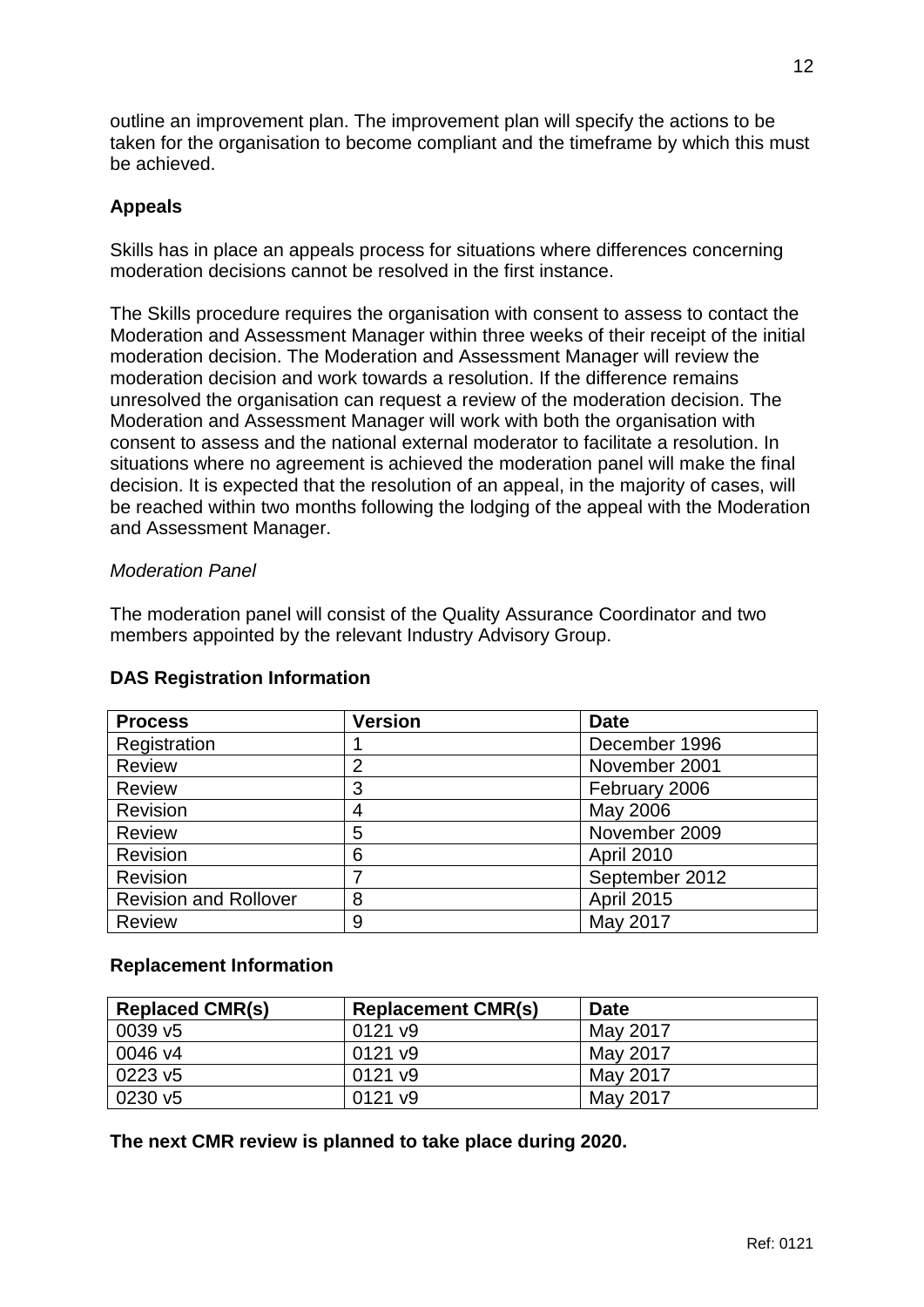## **Appendix 1 Cadet Forces, Career Practice, Environment, Financial Management, Injury Prevention, Police, Public Sector Compliance and Public Sector Services Sector requirements for consent to assess**

(version 8)

**These are the industry or sector-specific requirements for consent to assess for Cadet Forces, Career Practice, Environment, Financial Management, Injury Prevention, Police, Public Sector Compliance and Public Sector Services Sectors** 

## *Approval and Implementation*

Applicants are welcome to contact Skills for advice and development of their application for consent to assess. Contact:

Quality Assurance The Skills Organisation Freepost 5164 PO Box 24-469 Royal Oak Auckland 1345

Telephone 09 525 2590 Fax 09 525 2591 Email [consenttoassess@skills.org.nz](mailto:consenttoassess@skills.org.nz) Website [http://www.skills.org.nz](http://www.skills.org.nz/)

## **Industry or sector-specific requirements for consent to assess**

Criterion 3 Staff selection, appraisal and development

The applicant organisation must have policies and procedures to ensure that fulltime, part-time and visiting staff and any external contractors engaged in the delivery of training and assessment:

- have current and relevant skills and/or knowledge and experience at least one level higher than the level being delivered and assessed; and
- have credit for the unit standards they will assess against or are able to demonstrate equivalent knowledge and skills; and
- have achieved unit standard 4098, *Use standards to assess candidate performance* or demonstrate equivalent knowledge and skills:
- have at least annual contact with industry partners and opportunities to keep informed about latest developments in technology, industry practice and legislation, and have opportunities for professional development related to the training and assessment they are doing.

### Criterion 6 Off-site practical or work-based components

The applicant organisation must have policies and procedures to ensure that off-site practical or work-based activities are covered by the health and safety policies and procedures of the host organisation, and meet the requirements of occupational safety and health legislation.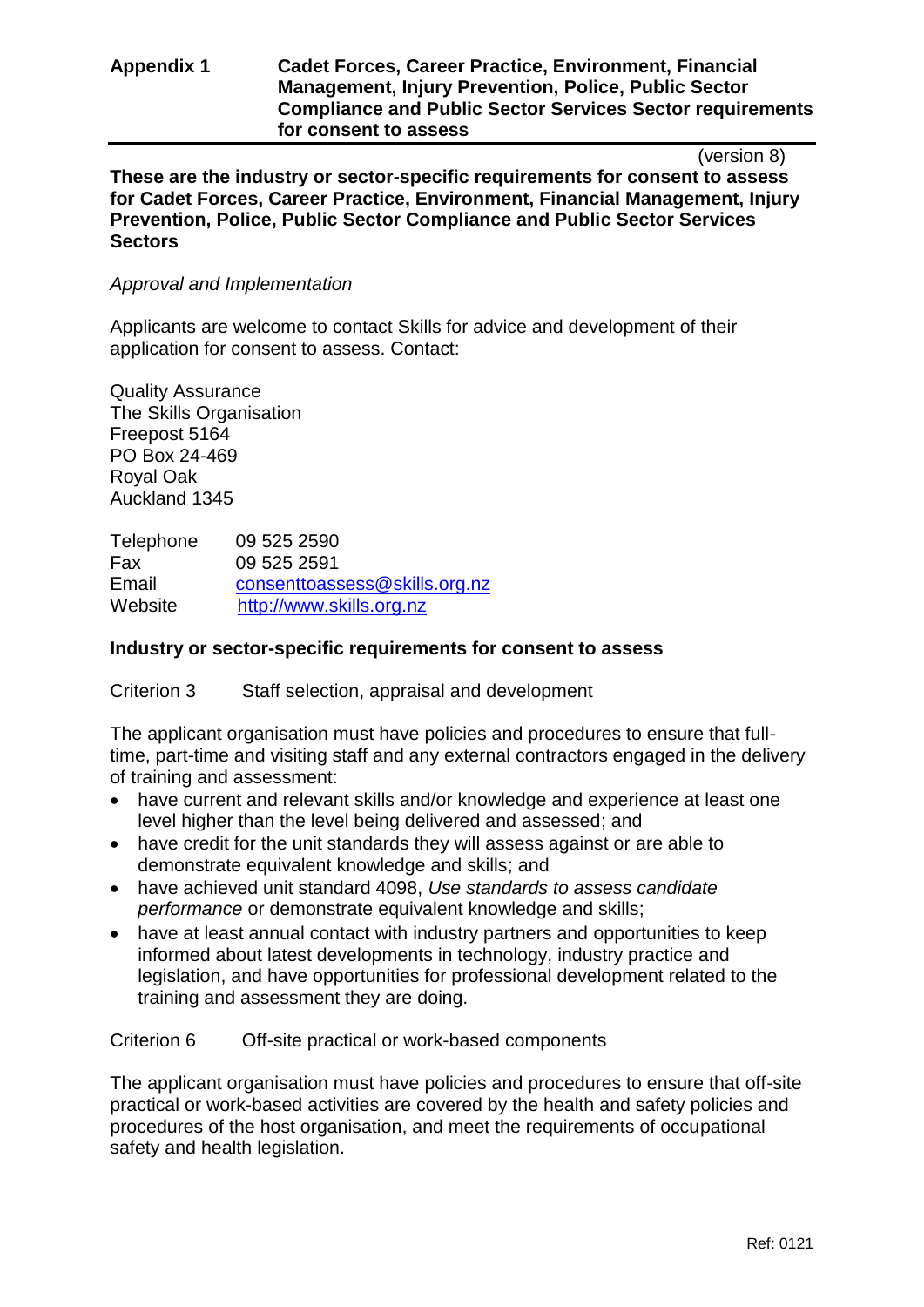Where students spend time with an employer for off-site practical or work-based experience, training, assessment, or use of facilities, the applicant organisation must have policies and procedures to ensure that responsibilities for assessment and reporting of credits are clearly specified.

An applicant organisation using employer facilities must provide evidence of access to the facilities in the form of a copy of the memorandum of understanding or other written agreement with the employer.

## Criterion 7 Assessment

Skills supports 'best practice' in assessment. The applicant organisation must have policies and procedures in place to support an integrated method of assessment based on an evidence collection model.

The applicant organisation must have a system in place that shows how they plan to assess against the practical industry-specific unit standards.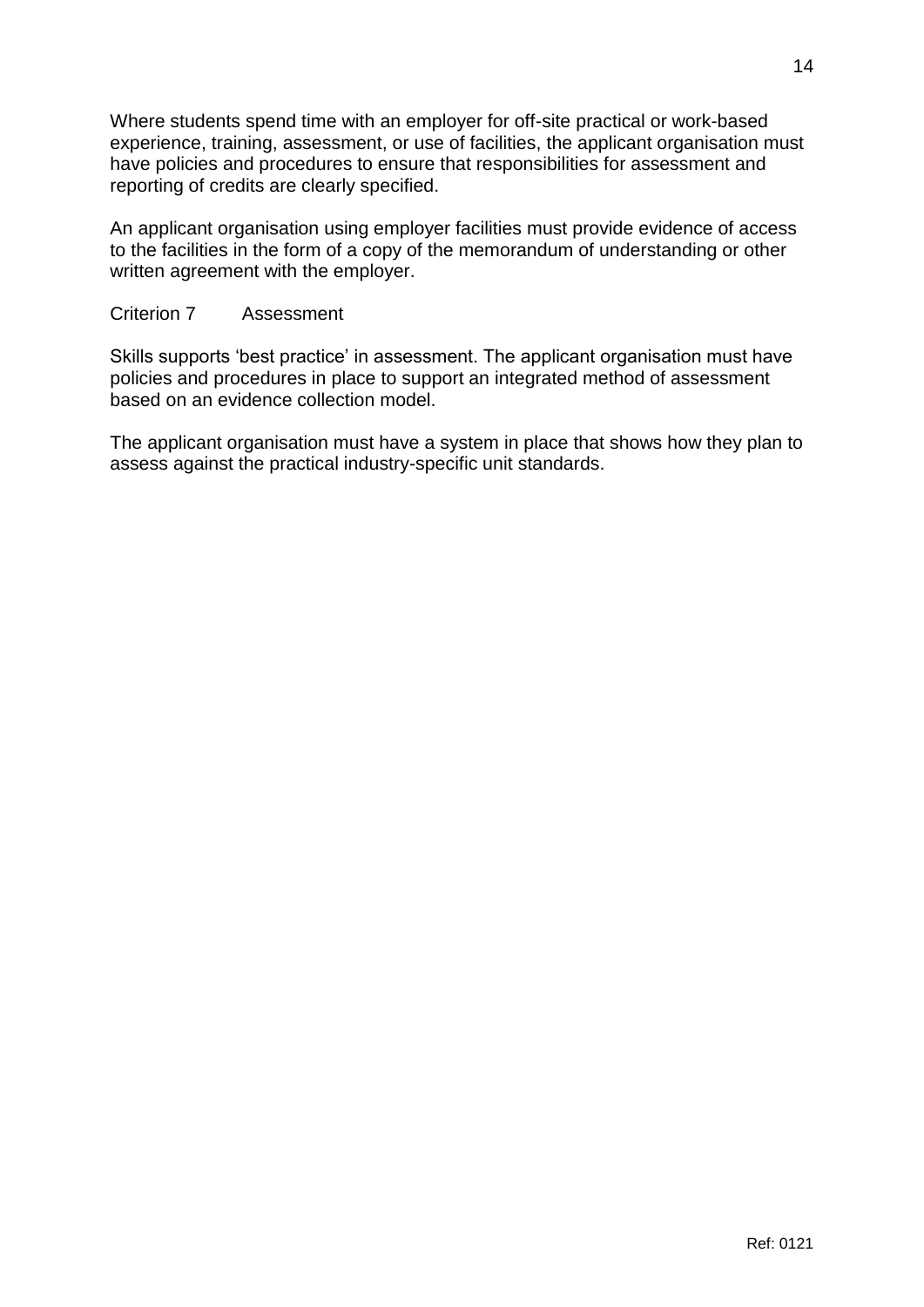### **Appendix 2 Civil Defence Sector requirements for consent to assess**

(version 8)

## **These are the industry or sector-specific requirements for consent to assess for the Civil Defence and Civil Defence Emergency Management Subfields**

## *Approval and Implementation*

Applicants are welcome to contact Skills for advice and development of their application for consent to assess. Contact:

Quality Assurance The Skills Organisation Freepost 5164 PO Box 24-469 Royal Oak Auckland 1345

Telephone 09 525 2590 Fax 09 525 2591 Email [consenttoassess@skills.org.nz](mailto:consenttoassess@skills.org.nz) Website [http://www.skills.org.nz](http://www.skills.org.nz/)

## **Industry or sector-specific requirements for consent to assess**

Criterion 3 Staff selection, appraisal and development

The applicant organisation must have policies and procedures to ensure that fulltime, part-time and visiting staff and any external contractors engaged in the delivery of training and assessment:

- have current and relevant skills and/or knowledge and experience at least one level higher than the level being delivered and assessed; and
- have credit for the unit standards they will assess against or are able to demonstrate equivalent knowledge and skills; and
- have achieved unit standard 4098, *Use standards to assess candidate performance* or demonstrate equivalent knowledge and skills; and
- have at least annual contact with industry partners and opportunities to keep informed about latest developments in technology, industry practice and legislation, and have opportunities for professional development related to the training and assessment they are doing.

### Criterion 6 Off-site practical or work-based components

The applicant organisation must have policies and procedures to ensure that off-site practical or work-based activities are covered by the health and safety policies and procedures of the host organisation, and meet the requirements of occupational safety and health legislation.

Where students spend time with an employer for off-site practical or work-based experience, training, assessment, or use of facilities, the applicant organisation must have policies and procedures to ensure that responsibilities for assessment and reporting or credits are clearly specified.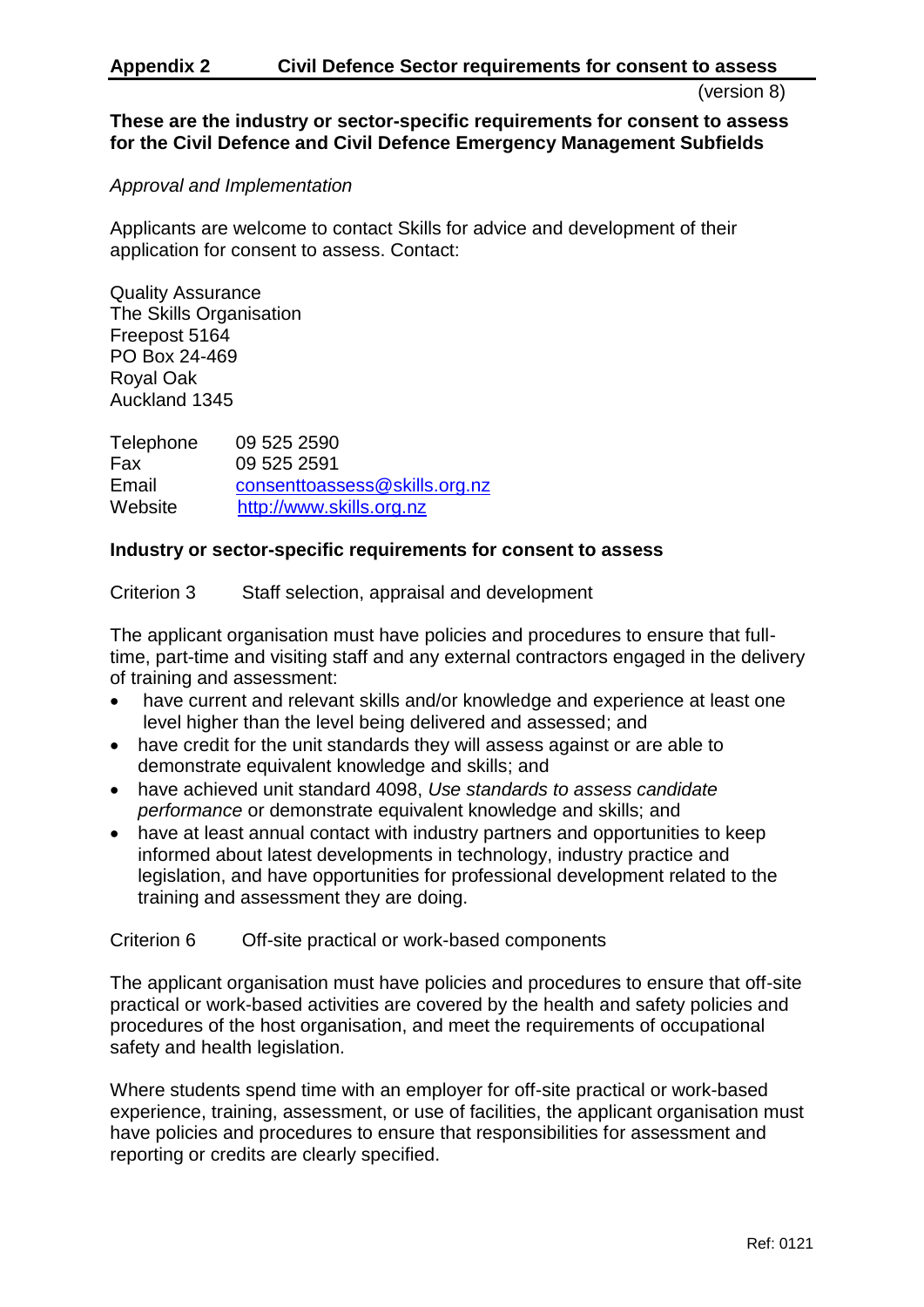An applicant organisation using employer facilities must provide evidence of access to the facilities in the form of a copy of the memorandum of understanding or other written agreement with the employer.

## Criterion 7 Assessment

Skills supports 'best practice' in assessment. The applicant organisation must have policies and procedures in place to support an integrated method of assessment based on an evidence collection model.

The applicant organisation must have a system in place that shows how they plan to assess against the practical industry-specific unit standards.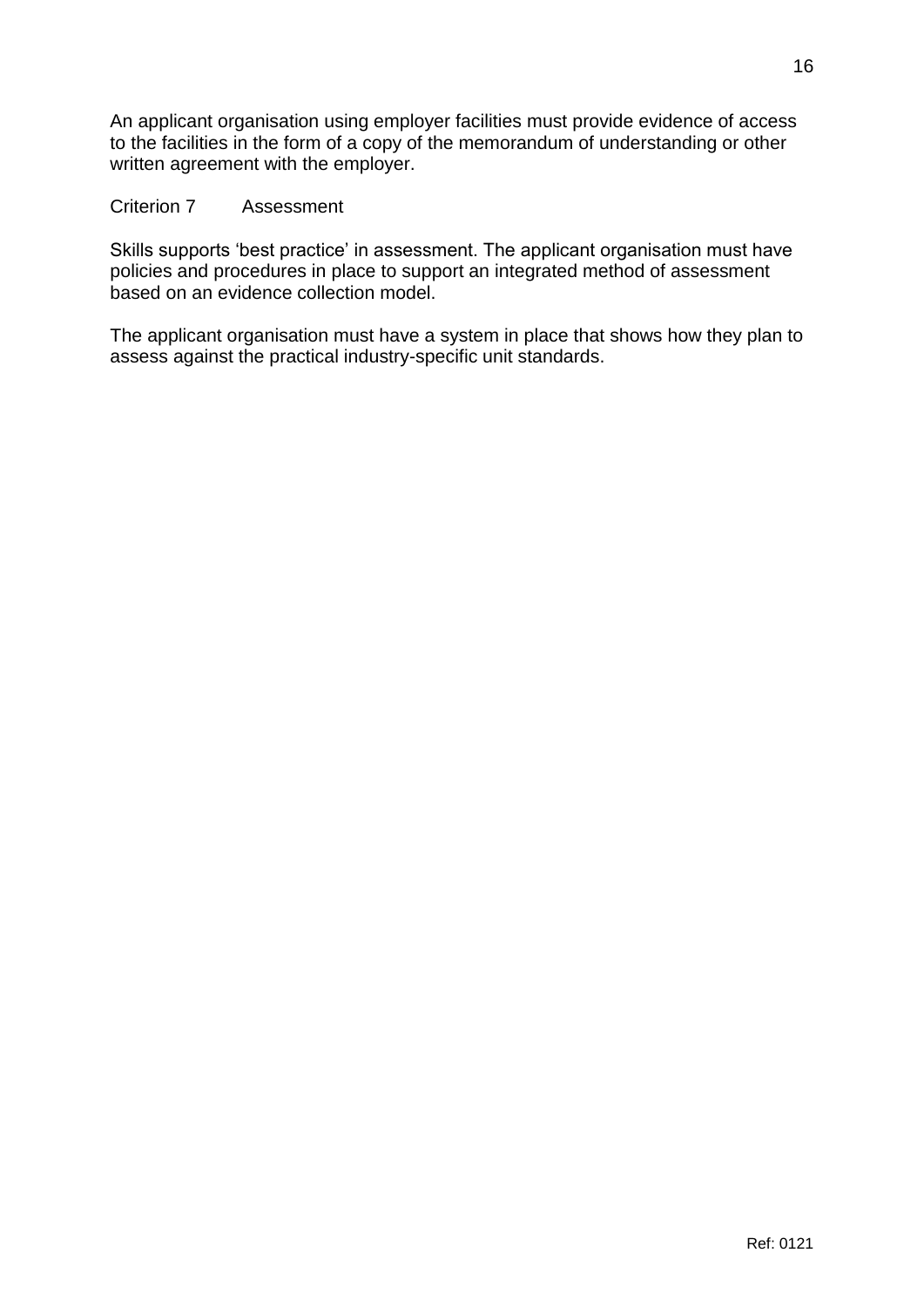## **Appendix 3 Compliance and Law Enforcement Sector requirements for consent to assess**

(version 8)

## **These are the industry or sector-specific requirements for consent to assess for the Compliance and Law Enforcement Subfield**

## *Approval and Implementation*

Applicants are welcome to contact Skills for advice and development of their application for consent to assess. Contact:

Quality Assurance The Skills Organisation Freepost 5164 PO Box 24-469 Royal Oak Auckland 1345

Telephone 09 525 2590 Fax 09 525 2591 Email [consenttoassess@skills.org.nz](mailto:consenttoassess@skills.org.nz) Website [http://www.skills.org.nz](http://www.skills.org.nz/)

## **Industry or sector-specific requirements for consent to assess**

Criterion 3 Staff selection, appraisal and development

The applicant organisation must have policies and procedures to ensure that fulltime, part-time and visiting staff and any external contractors engaged in the delivery of training and assessment:

- have current and relevant skills and/or knowledge and experience at least one level higher than the level being delivered and assessed; and
- have credit for the unit standards they will assess against or are able to demonstrate equivalent knowledge and skills; and
- have achieved unit standard 4098, *Use standards to assess candidate performance* or demonstrate equivalent knowledge and skills; and
- have at least annual contact with industry partners and opportunities to keep informed about latest developments in technology, industry practice and legislation, and have opportunities for professional development related to the training and assessment they are doing.

Criterion 6 Off-site practical or work-based components

The applicant organisation must have policies and procedures to ensure that off-site practical or work-based activities are covered by the health and safety policies and procedures of the host organisation, and meet the requirements of occupational safety and health legislation.

Where students spend time with an employer for off-site practical or work-based experience, training, assessment, or use of facilities, the applicant organisation must have policies and procedures to ensure that responsibilities for assessment and reporting or credits are clearly specified.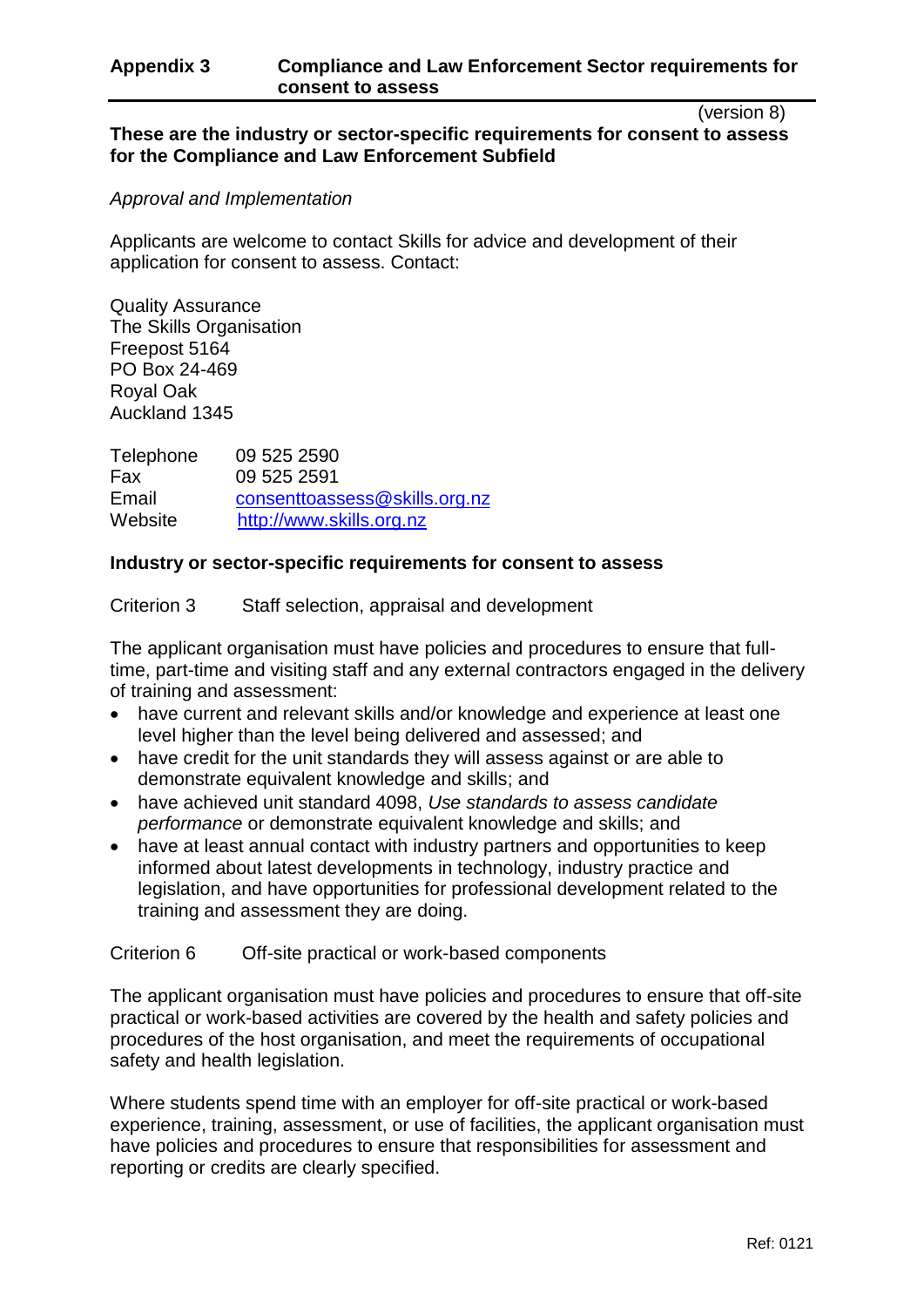An applicant organisation using employer facilities must provide evidence of access to the facilities in the form of a copy of the memorandum of understanding or other written agreement with the employer.

### Criterion 7 Assessment

Skills supports 'best practice' in assessment. The applicant organisation must have policies and procedures in place to support an integrated method of assessment based on an evidence collection model.

The applicant organisation must have a system in place that shows how they plan to assess against the practical industry-specific unit standards.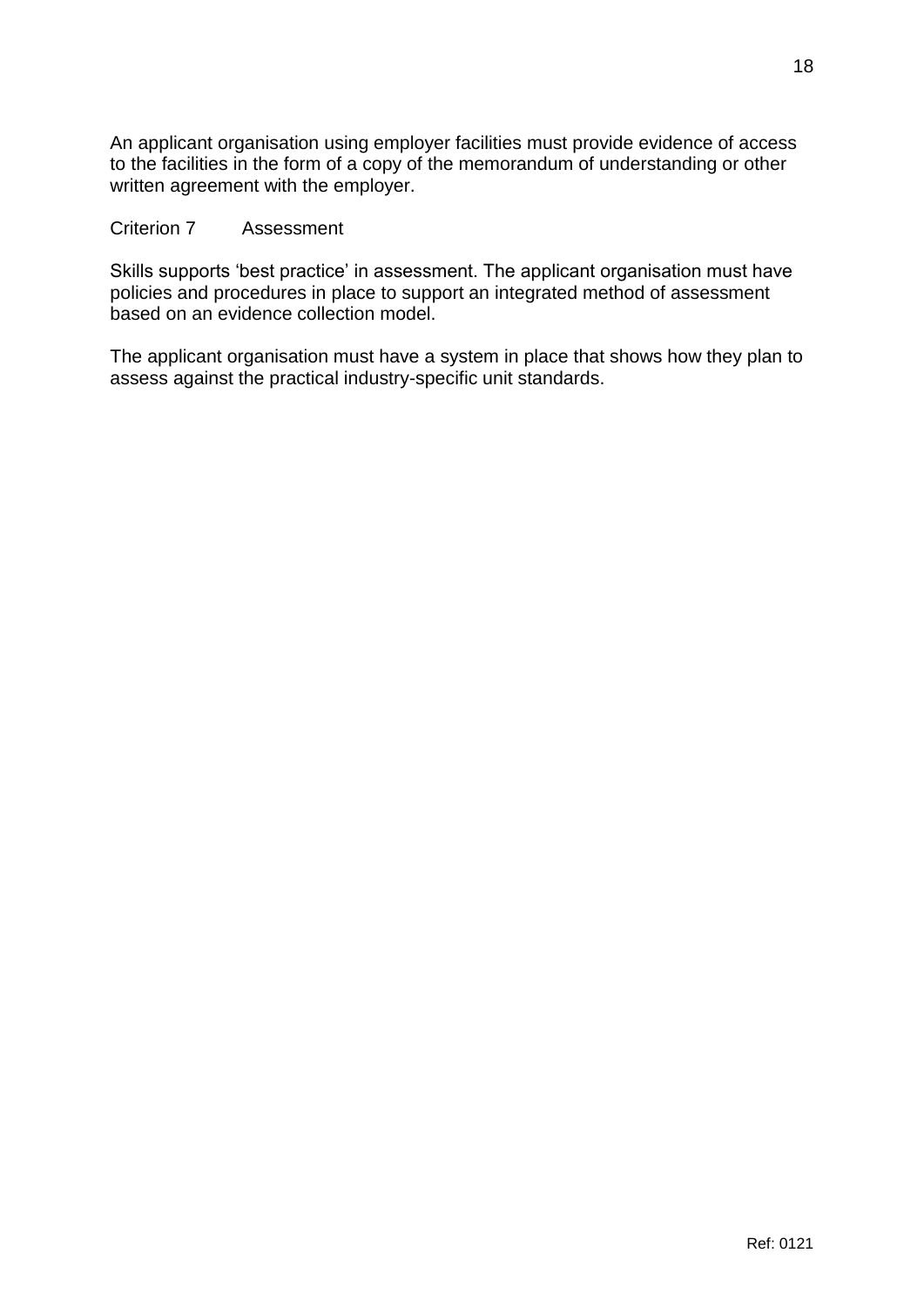## **Appendix 4 Community and Workplace Fire and Emergency Management, Fire and Rescue Services and Specialist Rescue Sector requirements for consent to assess**

#### (version 8)

**These are the industry or sector-specific requirements for consent to assess for the Community and Workplace Fire and Emergency Management, Fire and Rescue Services and Specialist Rescue Subfields**

### *Approval and Implementation*

Applicants are welcome to contact Skills for advice and development of their application for consent to assess. Contact:

Quality Assurance The Skills Organisation Freepost 5164 PO Box 24-469 Royal Oak Auckland 1345

Telephone 09 525 2590 Fax 09 525 2591 Email [consenttoassess@skills.org.nz](mailto:consenttoassess@skills.org.nz) Website [http://www.skills.org.nz](http://www.skills.org.nz/)

## **Industry or sector-specific requirements for consent to assess**

These requirements have been established to assure Skills and the industry that the applicant organisation can provide trainees with a safe training environment that meets Occupational Safety and Health (OSH) requirements, and that it can administer, deliver, assess, and support training to the standard, requirements, and controls currently applying to the fire and rescue industry.

Criterion 1 Development and evaluation of teaching programmes

The applicant organisation must have policies and procedures for the robust annual evaluation of all teaching programmes, to ensure the quality of programme delivery and outcomes, by ensuring that:

- links with industry are maintained;
- feedback on training delivery and materials is obtained from trainees and Skills endorsed industry representatives and incorporated into their future development;
- Skills endorsed industry representatives are involved in the development and evaluation of training programmes.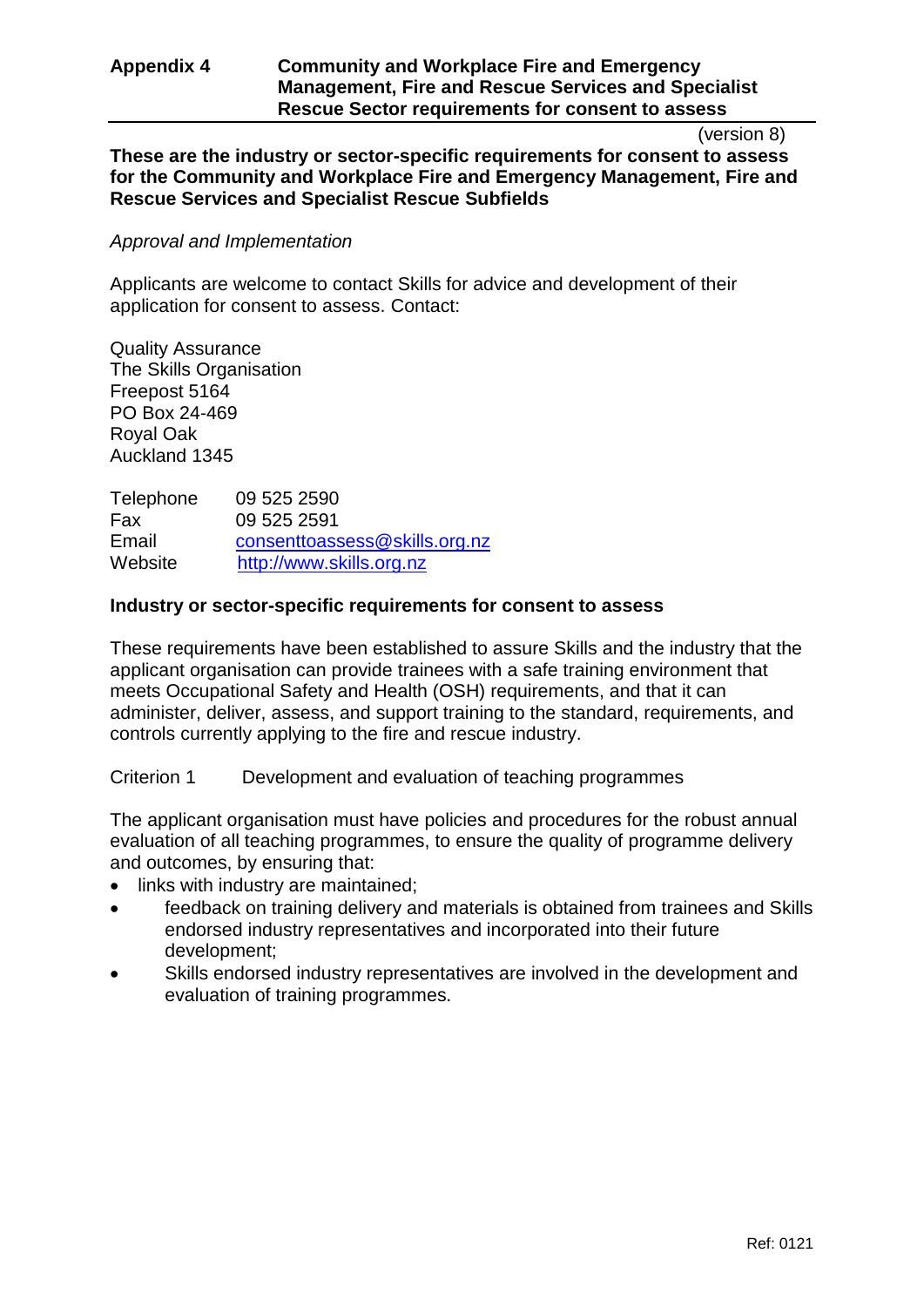## Criterion 2 Financial, administrative and physical resources

The applicant organisation must have policies and procedures to ensure that training resources, equipment, and venues necessary for training and assessment against the unit standards in the scope of the application are available. Where venues, training resources, delivery, and/or assessment responsibilities in the scope of the application are being subcontracted or involve collaborative arrangements, documented evidence of the arrangements must be included with the application or advised to Skills when agreements are entered into. Collaborative arrangements must align with the Principles and Parameters for Agreements between Tertiary Education Providers Involved in Collaborative Arrangements published by NZQA and contractual arrangements must meet the requirements of the Tertiary Education Commission Tertiary Funding Information applicable at the time.

## Criterion 3 Staff selection, appraisal and development

The applicant organisation must have policies and procedures to ensure that teaching and assessing staff, whether employed or under contract, meet the following minimum requirements:

- Currency of experience is relative to the unit standard/s for which consent to assess is sought, and must be in accordance with relevant industry legislation and regulations, such as annual revalidation for breathing apparatus use. Applicant organisations unsure of the requirements for currency should contact Skills for detailed information;
- have credit for the unit standards they teach or assess against;
- hold or be working towards a qualification/s relevant to the sector or domain that they teach or assess against;
- have achieved unit standard 4098, *Use standards to assess candidate performance* or demonstrate equivalent knowledge and skills.

The applicant organisation must have policies and procedures to ensure that teaching and assessing staff continue their professional development in adult teaching and assessment, and maintain currency with the industry.

## Criterion 4 Student entry

The applicant organisation must have policies and procedures to ensure that minimum levels for communication skills, literacy and numeracy skills, and physical abilities are clearly specified for student entry, to ensure student capability and the health and safety of the trainee and others.

The development of student entry requirements may be guided by the learning requirements set out in the relevant unit standards.

### Criterion 6 Off-site practical/work-based components

The applicant organisation must have policies and procedures to ensure that off-site practical or work-based activities are covered by the health and safety policies and procedures of the host organisation, and meet the requirements of occupational safety and health legislation.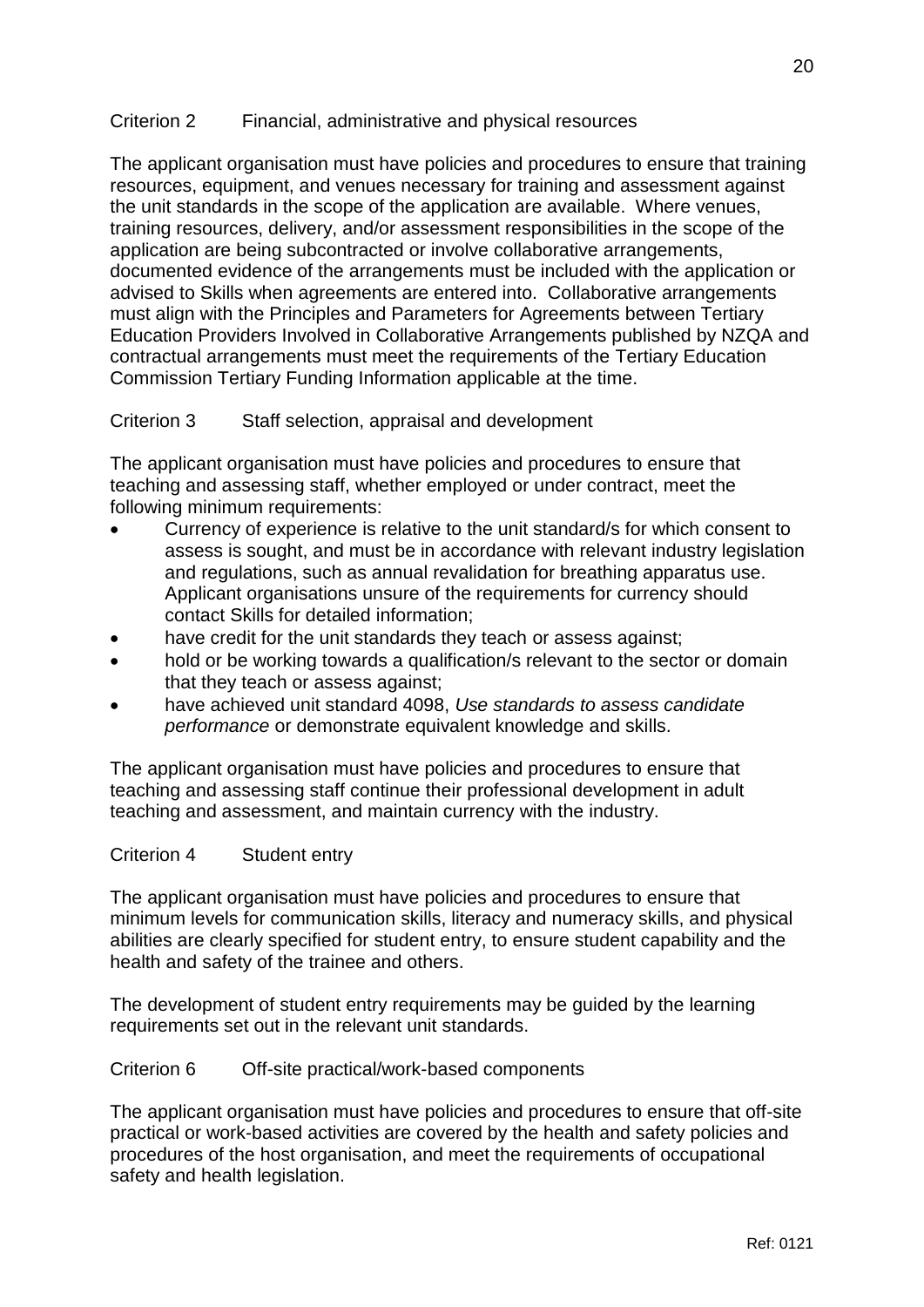Where students spend time with an employer for off-site practical or work-based experience, training, assessment, or use of facilities, the applicant organisation must have policies and procedures to ensure that responsibilities for assessment and reporting or credits are clearly specified.

An applicant organisation using employer facilities must provide evidence of access to the facilities in the form of a copy of the memorandum of understanding or other written agreement with the employer.

## Criterion 7 Assessment

Skills supports 'best practice' in assessment. The applicant organisation must have policies and procedures in place to support an integrated method of assessment based on an evidence collection model.

The applicant organisation must have a system in place that shows how they plan to assess against the practical industry-specific unit standards.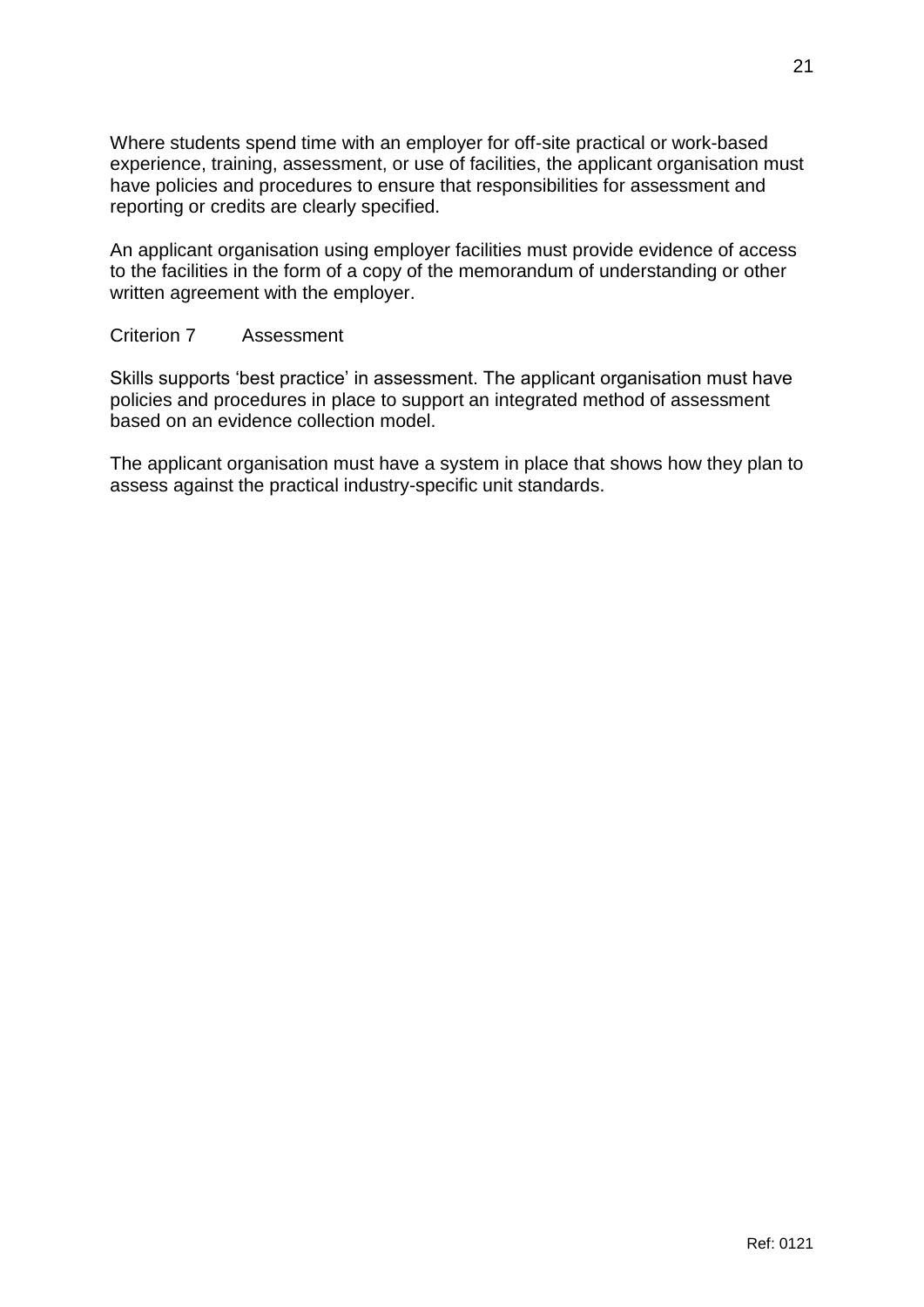### **Appendix 5 Emergency Services Sector requirements for consent to assess**

(version 8)

## **These are the industry or sector-specific requirements for consent to assess for the Emergency Services Subfield**

## *Approval and Implementation*

Applicants are welcome to contact Skills for advice and development of their application for consent to assess. Contact:

Quality Assurance The Skills Organisation Freepost 5164 PO Box 24-469 Royal Oak Auckland 1345

Telephone 09 525 2590 Fax 09 525 2591 Email [consenttoassess@skills.org.nz](mailto:consenttoassess@skills.org.nz) Website [http://www.skills.org.nz](http://www.skills.org.nz/)

## **Industry or sector-specific requirements for consent to assess**

Criterion 1 Development and evaluation of teaching programmes

The applicant organisation must have effective policies and procedures for linking with industry for the ongoing development and evaluation of training programmes.

### For the Ambulance domain:

The applicant organisation must have policies and procedures for linking with the ambulance services for the development and evaluation of training programmes, particularly in relation to opportunities for practical on-job training and assessment.

For the Pre-Hospital Emergency Care domain:

The applicant organisation must have policies and procedures for links during development and evaluation of training programmes (particularly in relation to opportunities for practical on-job training and assessment) either with organisations whose members routinely carry out pre-hospital emergency care in the course of their duties, or with ambulance services. Examples of other organisations include the New Zealand Fire Service, the New Zealand Ski Instructors Alliance, and Surf Life Saving New Zealand.

Criterion 2 Financial, administrative and physical resources

The applicant organisation must provide evidence that it either possesses or has access to adequate resources for training and assessment where industry-specific equipment or facilities are required.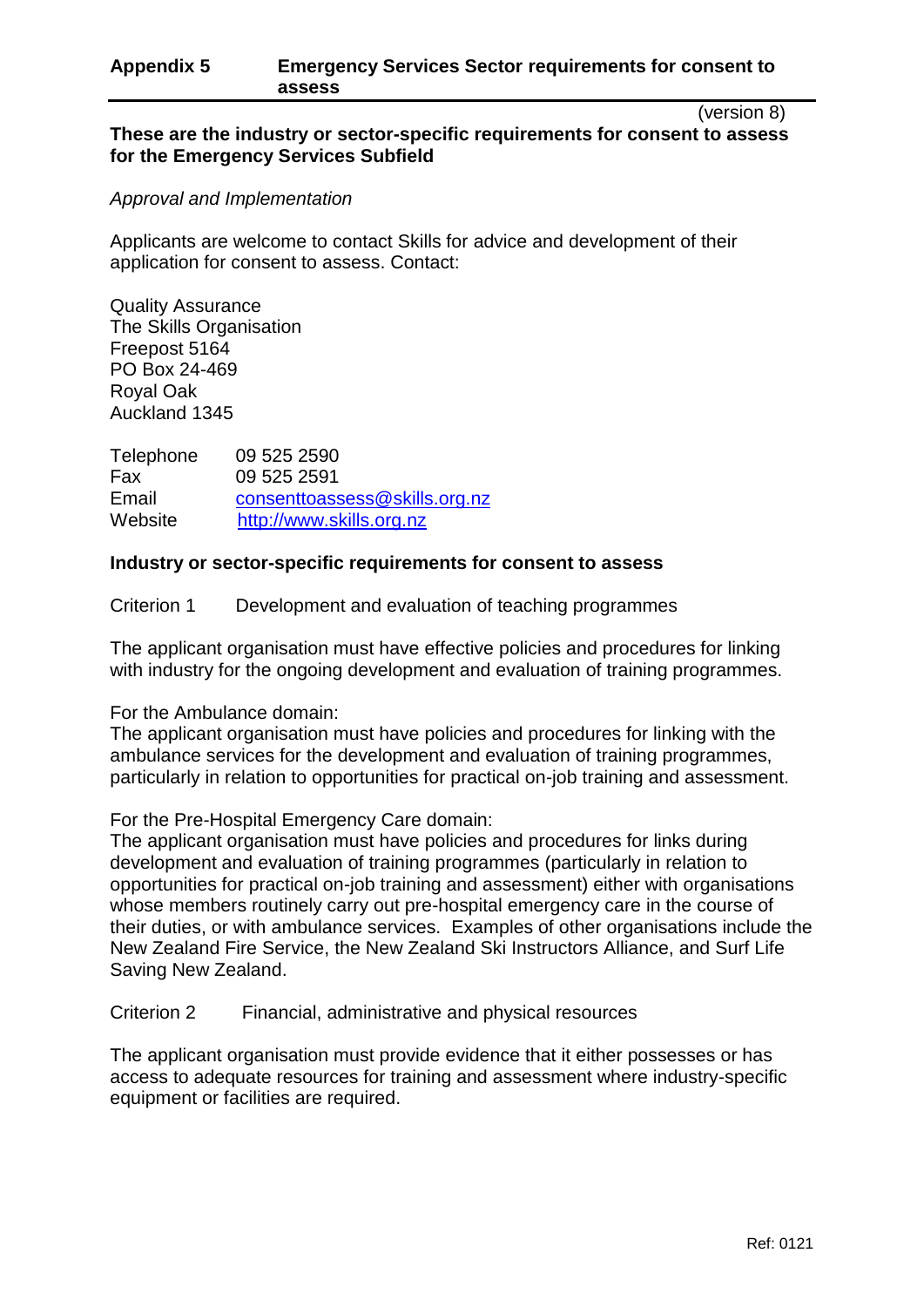## Criterion 3 Staff selection, appraisal and development

The applicant organisation must have policies and procedures to ensure that staff engaged in the delivery of training and assessment in the Emergency Services subfield:

- hold the relevant national qualification/current unit standards at, or preferably one level above, the level at which they are required to teach or possess current equivalent knowledge and skills to assess against the unit standards for which consent to assess is being sought;
- are encouraged to attain an adult education qualification or demonstrate equivalent skills and knowledge;
- hold unit standard 4098, *Use standards to assess candidate performance* or demonstrate equivalent knowledge and skills;
- keep up to date with legislative and technological requirements, latest developments and best industry practice of the sector.

The applicant organisation must have policies and procedures to ensure that staff engaged in their organisation's internal moderation of assessment in the Emergency Services subfield hold unit standard 11551, *Quality assure assessment*.

The applicant organisation must have policies and procedures to ensure that staff development encompasses annual updating of practical experience in pre-hospital emergency care work. A minimum duration of three weeks or 120 hours per annum is recommended.

For the Ambulance domain:

Assessing staff must have significant operational experience working in the field as ambulance officers or have worked in a related area such as a hospital emergency department. Significant experience is seen as having spent at least 12 months working at a minimum of Intermediate Care officer level (or equivalent). Assessing staff must have completed an ambulance qualification at or above the level at which they are required to assess.

For the Pre-Hospital Emergency Care domain:

The applicant organisation must have policies and procedures to ensure that teaching and assessing staff hold the relevant unit standards to the area they are teaching/assessing or have equivalent skills and knowledge. Teaching and assessing staff must have at least 12 months practical experience working in the field as emergency care providers or working in a related area such as a hospital emergency department.

### Criterion 6 Off-site practical or work-based components

The applicant organisation must have policies and procedures to ensure that off-site practical or work-based activities are covered by the health and safety policies and procedures of the host organisation, and meet the requirements of occupational safety and health legislation.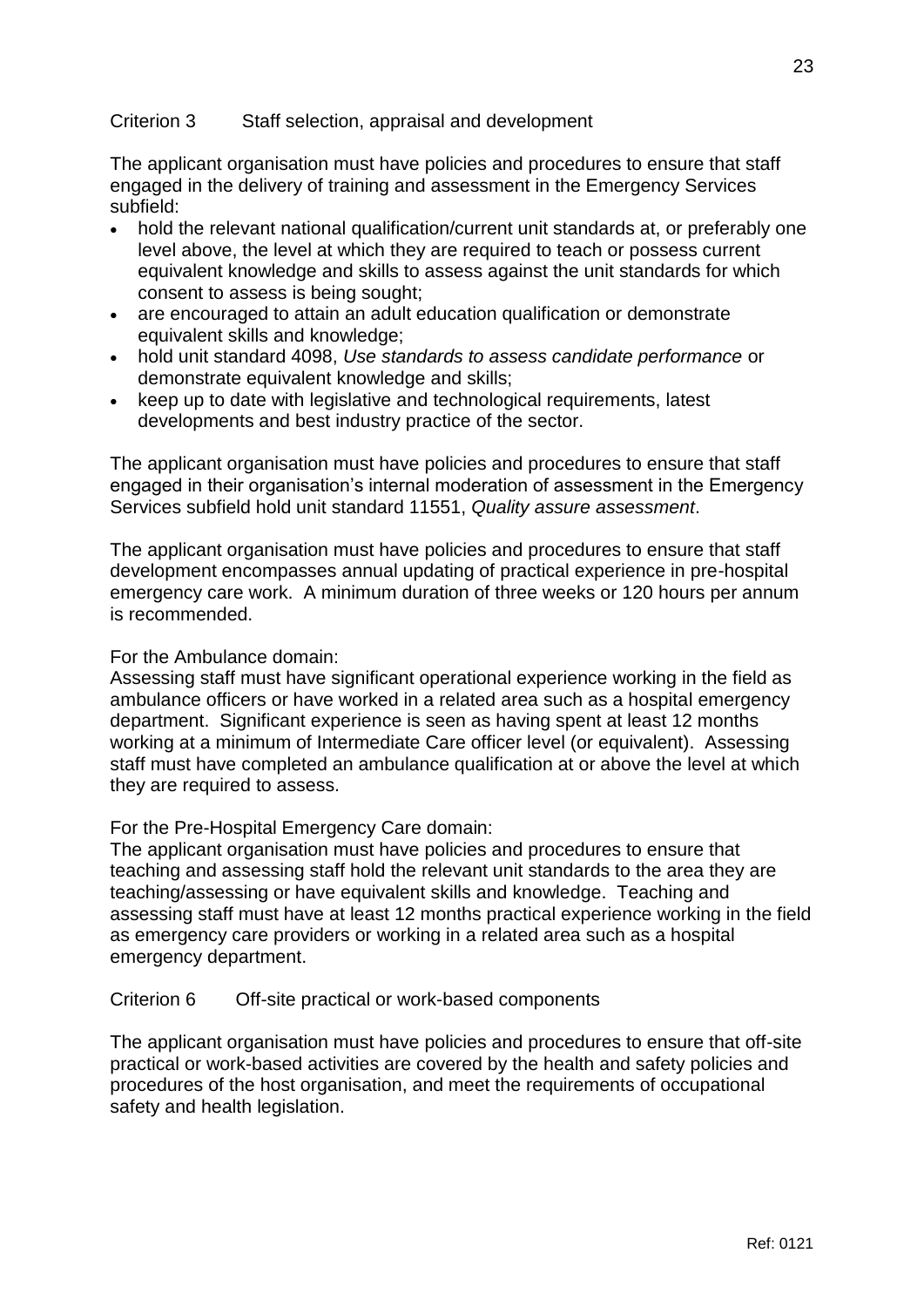Where students spend time with an employer for off-site practical or work-based experience, training, assessment, or use of facilities, the applicant organisation must have policies and procedures to ensure that responsibilities for assessment and reporting of credits are clearly specified.

An applicant organisation using employer facilities must provide evidence of access to the facilities in the form of a copy of the memorandum of understanding or other written agreement with the employer.

### For the Ambulance domain:

The applicant organisation must have defined and documented arrangements (e.g. a memorandum of understanding) with:

- 1 Ambulance services to ensure that students have access to practical experience in an operational ambulance situation as required in the explanatory notes of the unit standards, which will include details of any fees payable to the provider of that service by the applicant organisation.
- 2 Clinical education organisations in the public and/or private sector allowing student access where clinical training and/or assessment is required.

## For the Pre-Hospital Emergency Care domain:

The applicant organisation must have defined and documented arrangements (e.g. a memorandum of understanding) with relevant organisations or ambulance services to ensure continual practical experience/assessment throughout training where this is a requirement. These arrangements will include details of any fees payable to the provider of that service by the applicant organisation. Where students spend time with a relevant organisation or ambulance service for on-job experience, the applicant organisation must have policies and procedures to ensure that responsibilities for assessment and reporting of credits are clearly specified.

Any unit standards that require assessments to be carried out in a non-controlled environment must be considered under the arrangements for off-site practical work.

### Criterion 7 Assessment

Skills supports 'best practice' in assessment. The applicant organisation must have policies and procedures in place to support an integrated method of assessment based on an evidence collection model.

The applicant organisation must have a system in place that shows how they plan to assess against the practical industry-specific unit standards.

## **'High Risk' Unit Standards**

The unit standards below have been identified as 'high risk', as they need special care during delivery, study, and assessment to ensure the safety of personnel and equipment.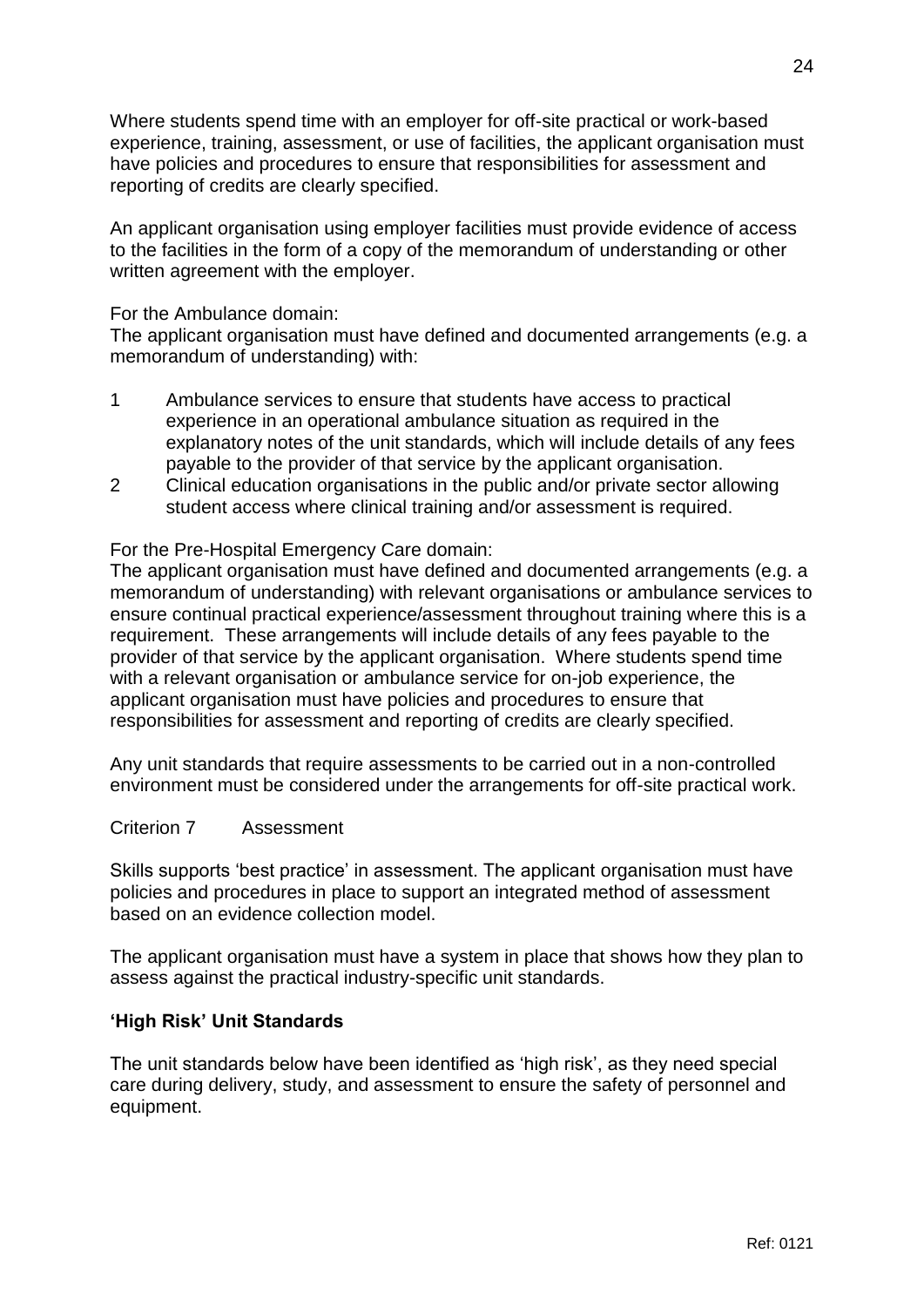| <b>Domain</b>                      | <b>Standard IDs</b> |
|------------------------------------|---------------------|
| <b>Pre-Hospital Emergency Care</b> | 14473, 25412        |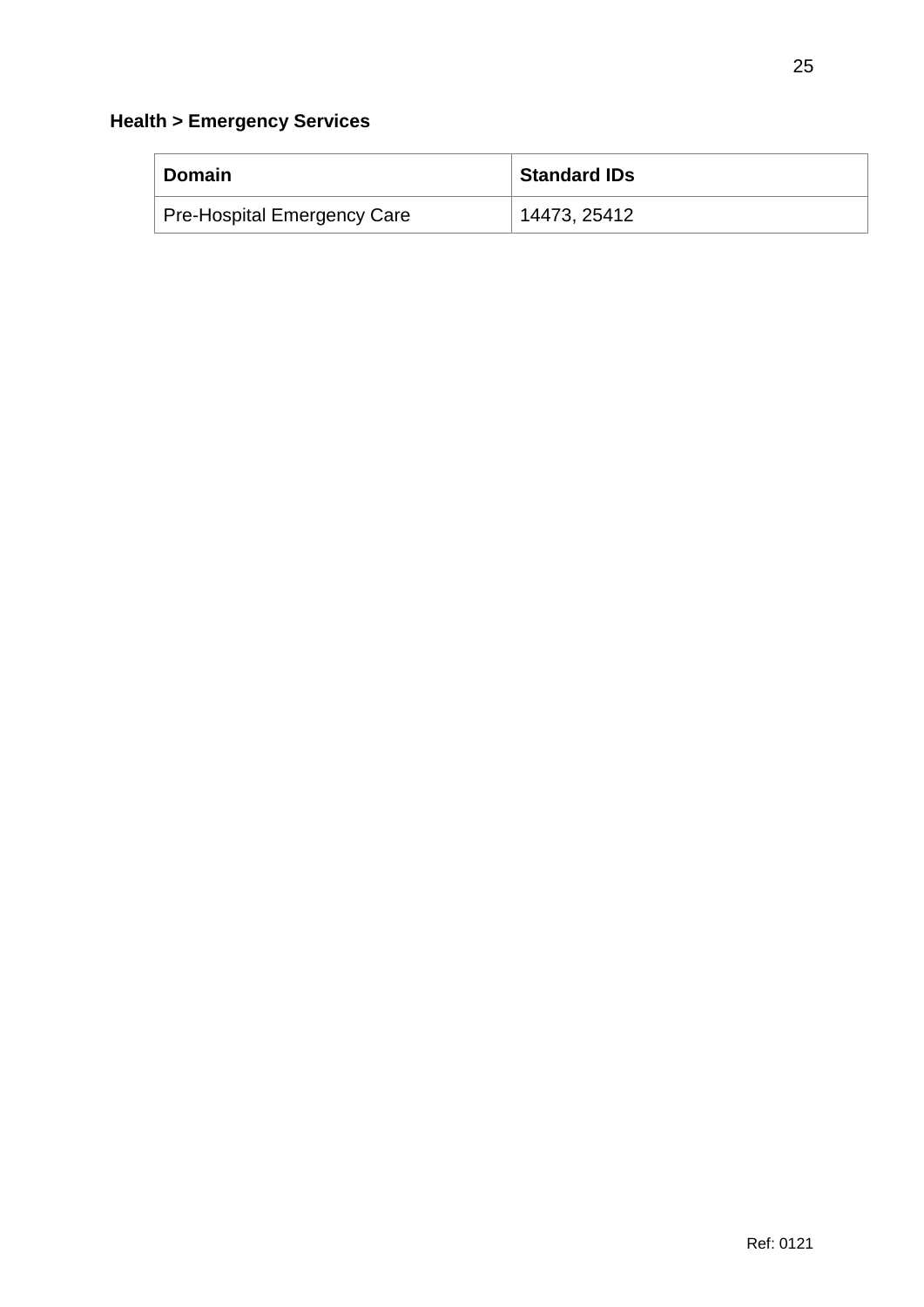### **Appendix 6 First Aid Sector requirements for consent to assess**

(version 8)

### **These are the industry or sector-specific requirements for consent to assess for the First Aid Domain**

*Approval and Implementation* 

Applicants are welcome to contact Skills for advice and development of their application for consent to assess. Contact:

Quality Assurance The Skills Organisation Freepost 5164 PO Box 24-469 Royal Oak Auckland 1345

Telephone 09 525 2590 Fax 09 525 2591 Email [consenttoassess@skills.org.nz](mailto:consenttoassess@skills.org.nz) Website [http://www.skills.org.nz](http://www.skills.org.nz/)

## **Industry or sector-specific requirements for consent to assess**

Criterion 1 Development and evaluation of teaching programmes

The applicant organisation must have policies and procedures to ensure that:

- training includes specific workplace experiences where appropriate;
- Ministry of Business, Innovation, and Employment guidance on first aid training is referred to. Guidance documents are available from [https://www.employment.govt.nz/;](https://www.employment.govt.nz/)
- the minimum duration of first aid training and assessment for training based on standards 6400, 6401, and 6402 is 12 hours of training and assessment, and for standards 6401 and 6402 **or** standards 26551 and 26552 it is eight hours of training and assessment;
- the minimum duration of refresher training, where the learner's certificate is no older than two years and three months from date of issue, is six hours of training and assessment;
- first aid training covers the outcomes of the Skills' first aid unit standards being assessed against and any additional modules identified through the workplace risk assessment process as outlined in Ministry of Business, Innovation, and Employment guidelines;
- first aid training includes sufficient practice or experience prior to assessment.

Further information about Skills requirements for providing unit standard-based first aid training is provided in *First Aid as a Life Skill: Training Requirements for Quality Provision of Unit Standard-based First Aid Training*, available at [http://www.skills.org.nz.](http://skills.org.nz/industries/first-aid)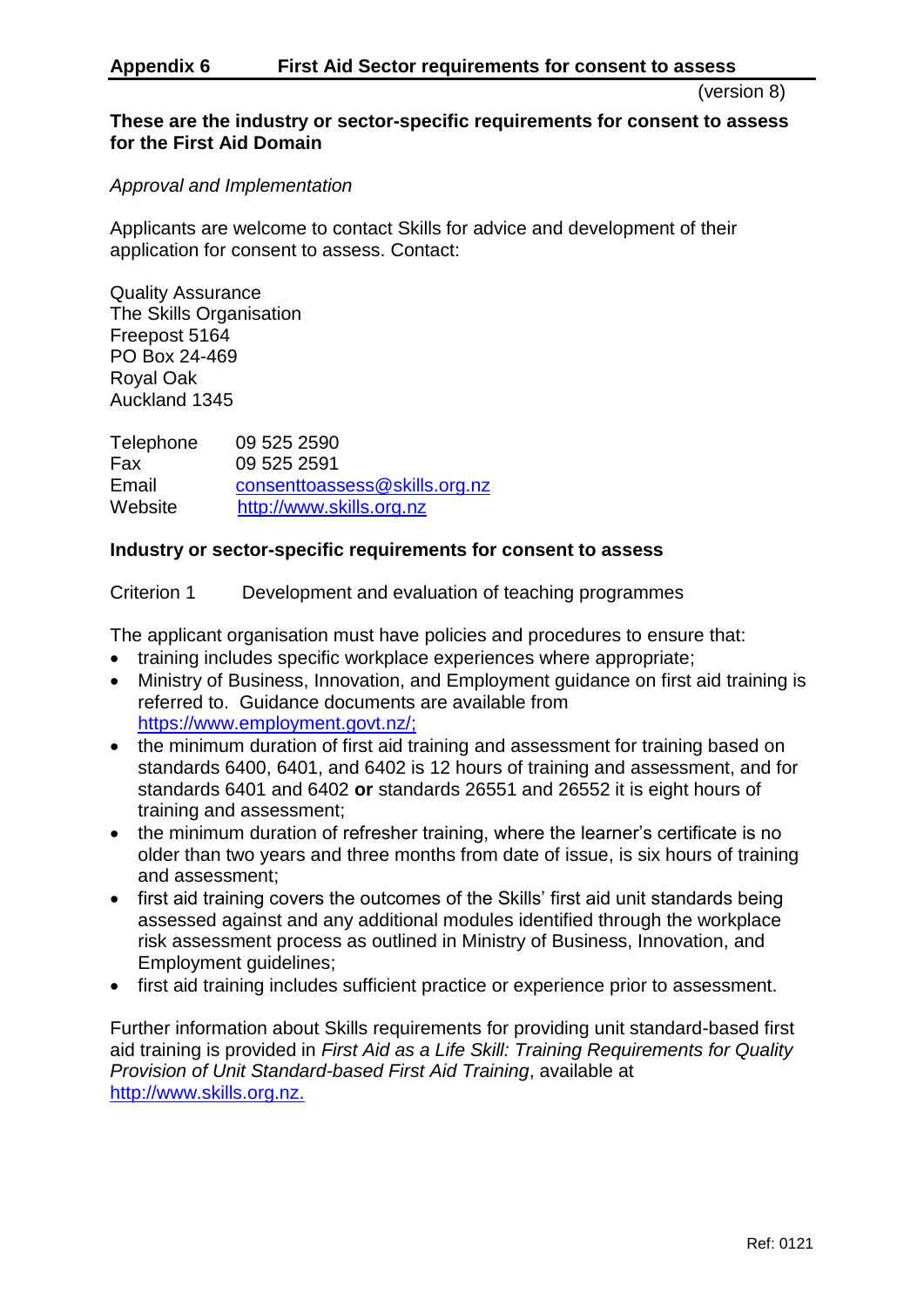## Criterion 2 Financial, administrative and physical resources

The applicant organisation must have policies and procedures to ensure that:

- three types of resuscitation manikins are available for learners to practise on. These must be an infant, a child, and an adult manikin;
- sufficient individual access to all three types of manikins and time for individuals to demonstrate competence is provided;
- sufficient materials and resources are available to enable learners to be assessed;
- sufficient individual access and time on all three types of manikins for individuals to practise skills prior to assessment.

## Criterion 3 Staff selection, appraisal and development

The applicant organisation must have policies and procedures to ensure that:

- training and assessing staff have had training in standards-based assessment. They will have obtained credit for unit standard 4098, *Use standards to assess candidate performance* or demonstrate equivalent knowledge and skills*;*
- training and assessing staff have obtained credit for adult education unit standards or have evidence of their ability to use learner-centred techniques consistent with those referred to in the unit standards classified in the *Delivery of Adult Education and Training* domain on the Directory of Assessment Standards (DAS);
- training and assessing staff have:
	- <sup>o</sup> achieved unit standards 26551 and 26552 or unit standards 6400-6402
	- <sup>o</sup> achieved unit standards in the *Pre-hospital Emergency Care* domain (unit standard 14473 and unit standards 14470-14472, or their replacements, unit standards 25411 and 25412), or are able to demonstrate equivalent knowledge and skills
	- <sup>o</sup> a current New Zealand Resuscitation Council *Emergency Care Instructor Certificate* at Level 2 (ECI 2) as specified in the New Zealand Resuscitation Council guidelines; or are able to demonstrate equivalent knowledge and skills;
- training and assessing staff maintain currency and are able to provide evidence of up-skilling in best practice in first aid tutoring and first aid practice. Currency must be demonstrated through annual participation in refresher courses and other professional development programmes;
- staff who take a lead role in their organisation's internal moderation and/or have responsibility for preparing external moderation material for submission to Skills are competent in moderation practice, which may be demonstrated through gaining credit for Unit 11551, *Quality assure assessment*, or being able to demonstrate equivalent knowledge and skills.

### Criterion 6 Off-site practical or work-based components

The applicant organisation must have policies and procedures to ensure that off-site practical or work-based activities are covered by the health and safety policies and procedures of the host organisation, and meet the requirements of occupational safety and health legislation.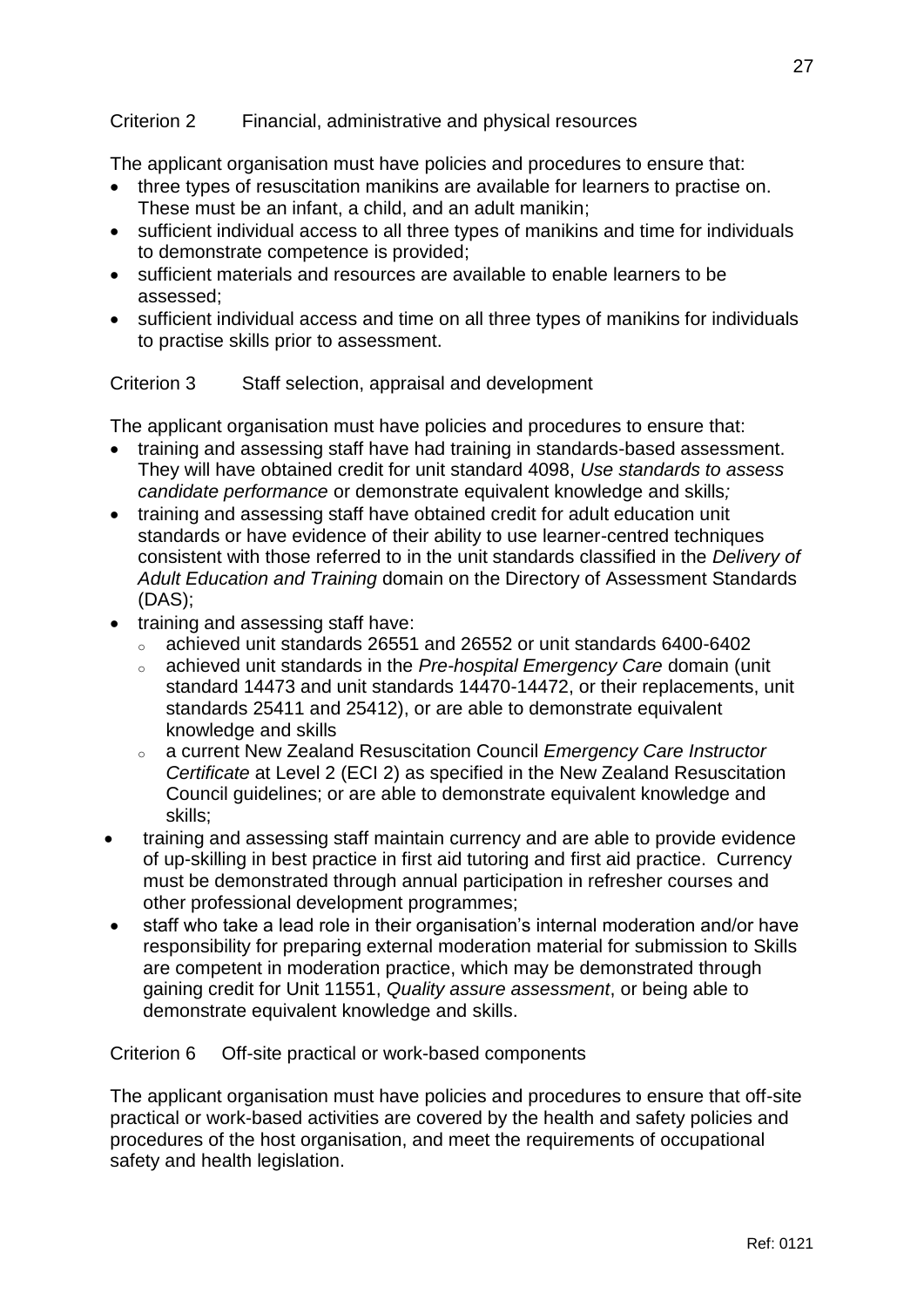Where students spend time with an employer for off-site practical or work-based experience, training, assessment, or use of facilities, the applicant organisation must have policies and procedures to ensure that responsibilities for assessment and reporting or credits are clearly specified.

An applicant organisation using employer facilities must provide evidence of access to the facilities in the form of a copy of the memorandum of understanding or other written agreement with the employer.

## Criterion 7 Assessment

Skills supports 'best practice' in assessment. The applicant organisation must have policies and procedures in place to support an integrated method of assessment based on an evidence collection model.

The applicant organisation must have a system in place that shows how they plan to assess against the practical industry-specific unit standards.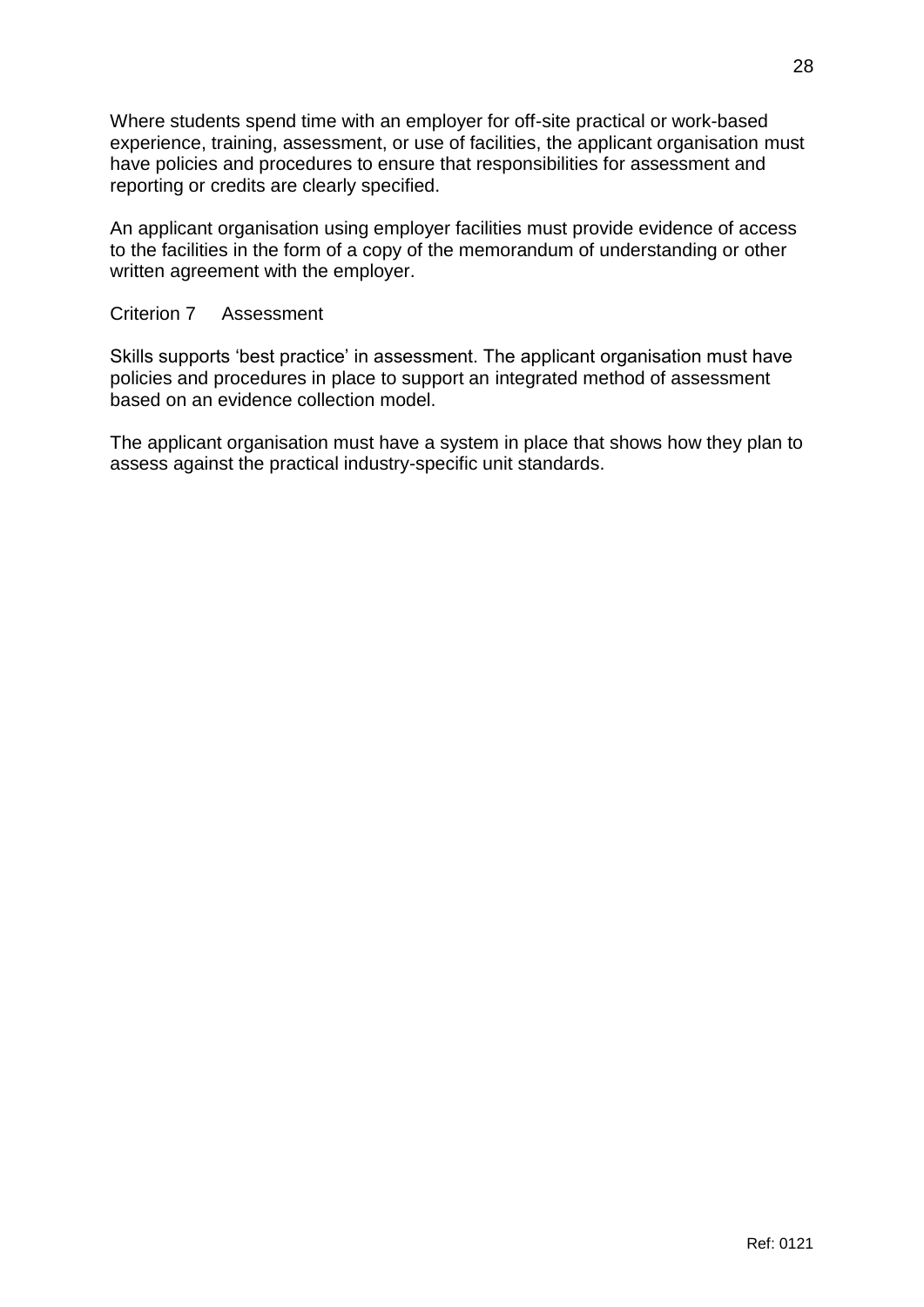## **Appendix 7 Offender Management Sector requirements for consent to assess**

(version 8)

## **These are the industry or sector-specific requirements for consent to assess for the Offender Management subfield.**

### *Approval and Implementation*

Applicants are welcome to contact Skills for advice and development of their application for consent to assess. Contact:

Quality Assurance The Skills Organisation Freepost 5164 PO Box 24-469 Royal Oak Auckland 1345

Telephone 09 525 2590 Fax 09 525 2591 Email [consenttoassess@skills.org.nz](mailto:consenttoassess@skills.org.nz) Website [http://www.skills.org.nz](http://www.skills.org.nz/)

## **Industry or sector-specific requirements for consent to assess**

## **Skills will consult an offender management industry representative during the consent to assess process.**

Criterion 1 Development and evaluation of teaching programmes

The applicant organisation must have effective policies and procedures for linking with industry for the ongoing development and evaluation of training programmes.

Criterion 2 Financial, administrative and physical resources

The applicant organisation must provide evidence that it either possesses or has access to adequate resources for training and assessment where industry-specific equipment or facilities are required.

Criterion 3 Staff selection, appraisal and development

The applicant organisation must have policies and procedures to ensure that staff engaged in the delivery of training and assessment in the Offender Management subfield:

- hold the relevant national qualification at least at the level of the unit standards that they are required to assess against;
- are encouraged to attain an adult education qualification or demonstrate equivalent skills and knowledge;
- hold unit standard 4098, *Use standards to assess candidate performance* or demonstrate equivalent knowledge and skills;
- have the opportunity to keep up to date with legislative and technological requirements, latest developments and best industry practice of the sector.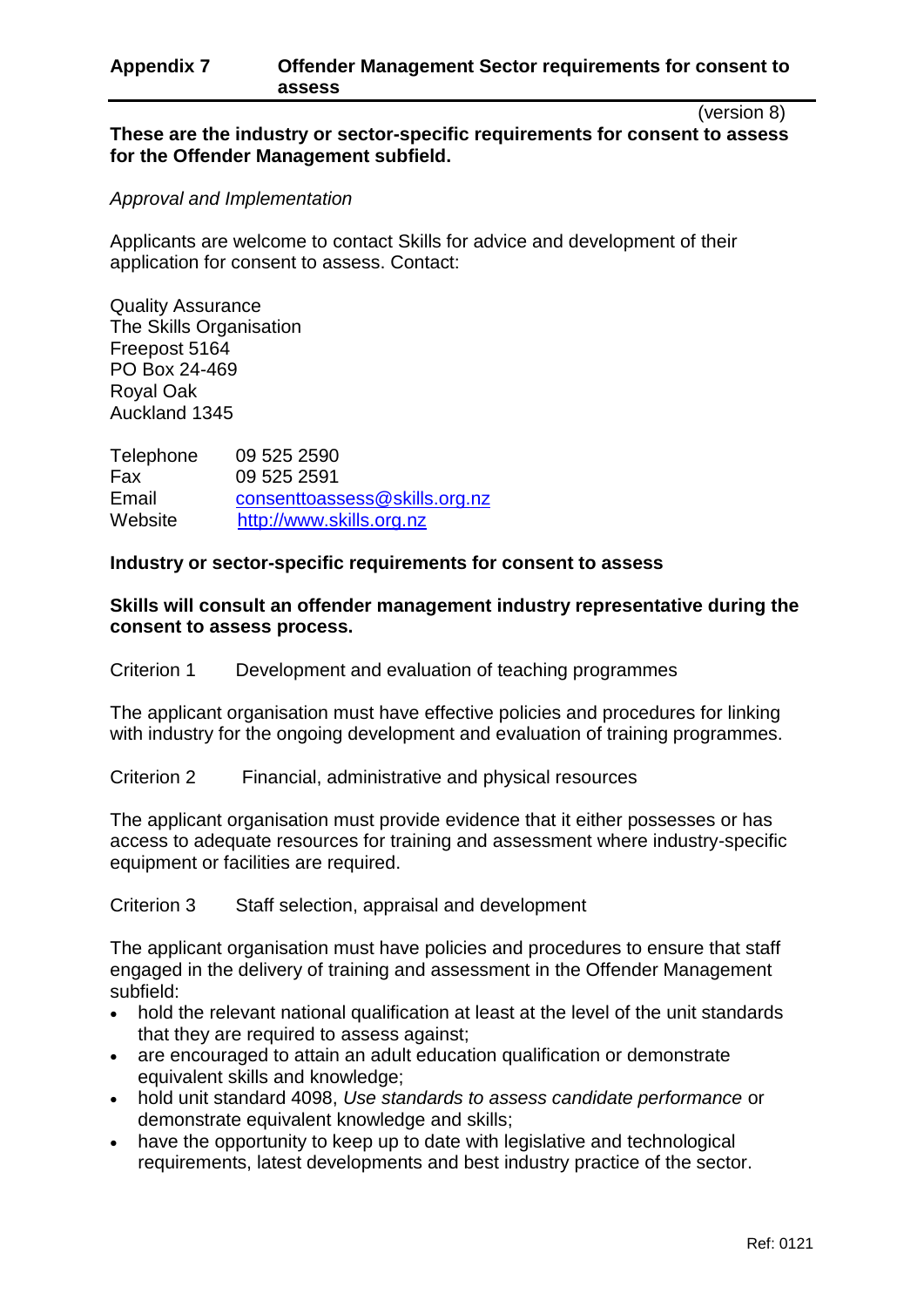The applicant organisation must have policies and procedures to ensure that staff engaged in their organisation's internal moderation of assessment in the Offender Management subfield hold unit standard 11551, *Quality assure assessment*.

The applicant organisation must have policies and procedures to ensure that assessors work in a prison environment for a minimum duration of 30 days per annum.

## Criterion 6 Off-site practical or work-based components

The applicant organisation must have policies and procedures to ensure that off-site practical or work-based activities are covered by the health and safety policies and procedures of the host organisation, and meet the requirements of occupational safety and health legislation.

Where students spend time with an employer for off-site practical or work-based experience, training, assessment, or use of facilities, the applicant organisation must have policies and procedures to ensure that responsibilities for assessment and reporting of credits are clearly specified.

An applicant organisation using employer facilities must provide evidence of access to the facilities in the form of a copy of the memorandum of understanding or other written agreement with the employer.

The applicant organisation must have policies and procedures to ensure that only offsite providers and/or workplaces, who meet the requirements of the relevant parts of the Prison Services policies and procedures in the *PS Operations Manual* (PSOM) available from [http://www.corrections.govt.nz/,](http://www.corrections.govt.nz/) under the heading Policy and Legislation, are used.

The applicant organisation must have defined and documented arrangements (e.g. a memorandum of understanding) with Prison Services to ensure that students have access to practical experience in an operational prison situation.

## Criterion 7 Assessment

Skills supports 'best practice' in assessment. The applicant organisation must have policies and procedures in place to support an integrated method of assessment based on an evidence collection model.

The applicant organisation must have a system in place that shows how they plan to assess against the practical industry-specific unit standards.

## **'High Risk' Unit Standards**

The unit standards below have been identified as 'high risk', as they need special care during delivery, study, and assessment to ensure the safety of personnel and equipment.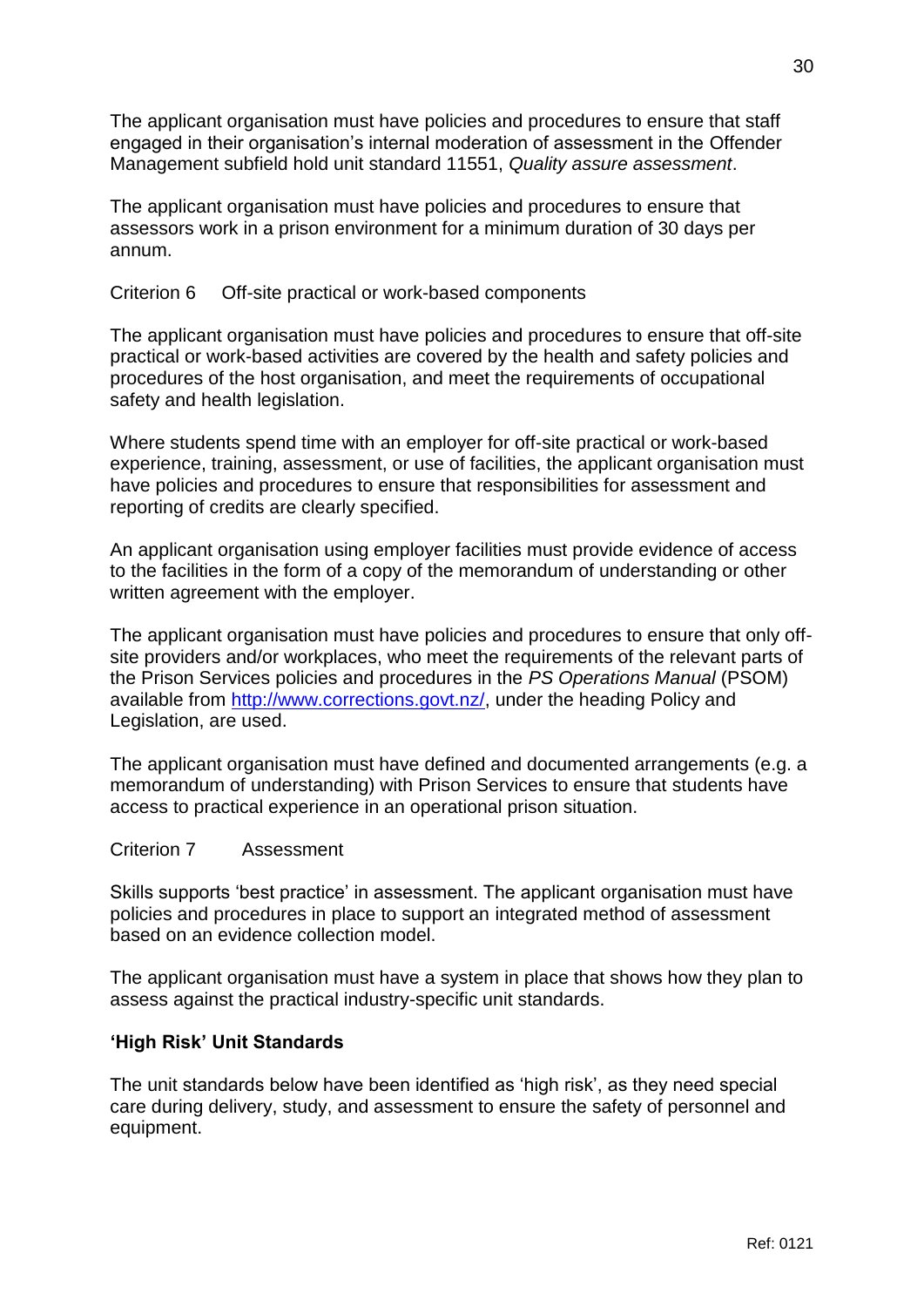# **Law and Security > Offender Management**

| <b>Domain</b>                     | <b>Standard IDs</b>                                              |
|-----------------------------------|------------------------------------------------------------------|
| <b>Prisoner Management</b>        | 14619, 14623, 14628-14631, 14633,<br>14638, 14639, 14864         |
| <b>Prison Safety and Security</b> | 14618, 14620, 14622, 14624, 14626,<br>14627, 14642, 14649, 17158 |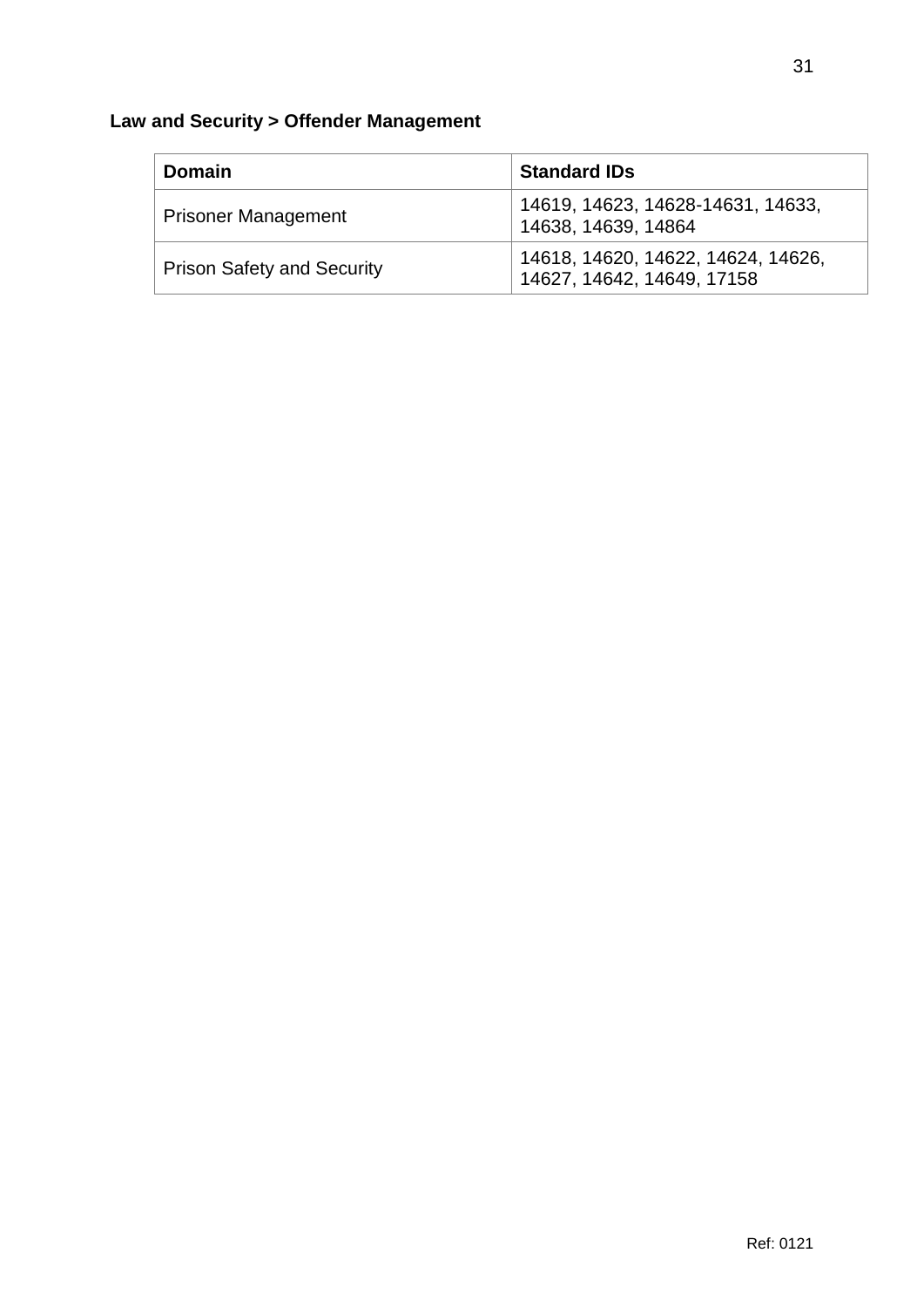## **Appendix 8 Occupational Health and Safety Sector requirements for consent to assess**

(version 8)

## **These are the industry or sector-specific requirements for consent to assess for the Occupational Health and Safety subfield.**

### *Approval and Implementation*

Applicants are welcome to contact Skills for advice and development of their application for consent to assess. Contact:

Quality Assurance The Skills Organisation Freepost 5164 PO Box 24-469 Royal Oak Auckland 1345

Telephone 09 525 2590 Fax 09 525 2591 Email [consenttoassess@skills.org.nz](mailto:consenttoassess@skills.org.nz) Website [http://www.skills.org.nz](http://www.skills.org.nz/)

## **Industry or sector-specific requirements for consent to assess**

Criterion 1 Development and evaluation of teaching programmes

The applicant organisation must have effective policies and procedures for linking with industry for the ongoing development and evaluation of training programmes.

The applicant organisation must have policies and procedures to ensure on-job industry-based components of training and assessment are integrated with off-job components when teaching programmes are developed.

Criterion 2 Financial, administrative and physical resources

The applicant organisation must provide evidence that it either possesses or has access to adequate resources for training and assessment where industry-specific equipment or facilities are required.

Criterion 3 Staff selection, appraisal and development

The applicant organisation must have policies and procedures to ensure that staff engaged in the delivery of training and assessment in the industry sector subfields:

- hold the relevant national qualification/current unit standards at, or preferably one level above, the level at which they are required to teach or possess current equivalent knowledge and skills to assess against the unit standards for which consent to assess is being sought;
- are encouraged to attain an adult education qualification or demonstrate equivalent skills and knowledge;
- hold unit standard 4098, *Use standards to assess candidate performance* or demonstrate equivalent knowledge and skills*;*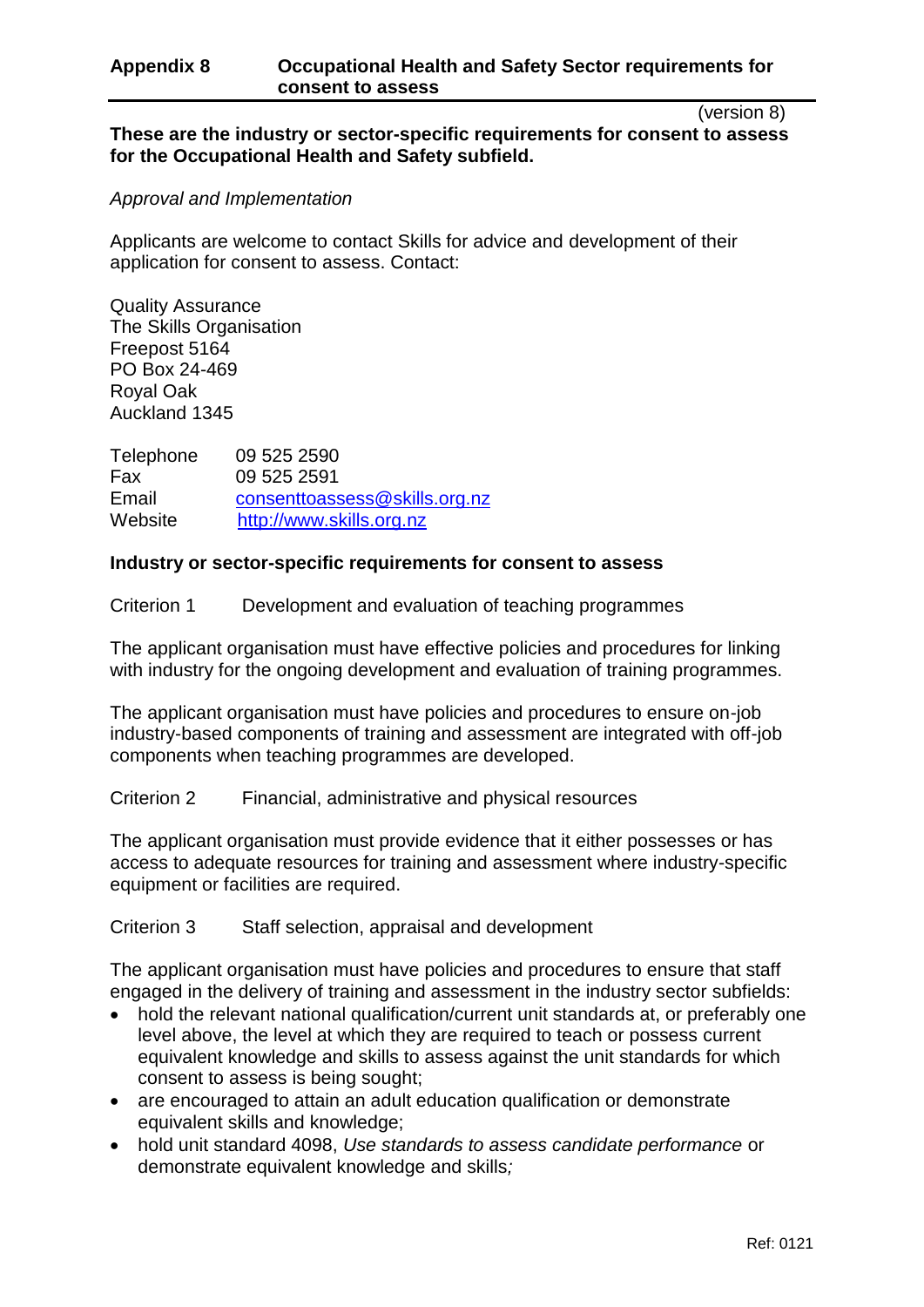• have the opportunity to keep up to date with legislative and technological requirements, and best industry practice of the sector.

The applicant organisation must have policies and procedures to ensure that staff engaged in their organisation's internal moderation of assessment in the industry sector subfields hold unit standard 11551, *Quality assure assessment*.

## **Additional requirements to assess unit standards (29765, 29766, 29767 & 29768):**

Asbestos removal, due to high worker and public health risk, must be strictly controlled in accordance with the [Health and Safety at Work \(Asbestos\) Regulations](http://www.legislation.govt.nz/regulation/public/2016/0015/latest/DLM6729706.html?search=ts_act%40bill%40regulation%40deemedreg_asbestos_resel_25_a&p=1)  [2016](http://www.legislation.govt.nz/regulation/public/2016/0015/latest/DLM6729706.html?search=ts_act%40bill%40regulation%40deemedreg_asbestos_resel_25_a&p=1) and WorkSafe New Zealand requirements. For this reason, assessment against the unit standards listed below must be conducted by individuals who meet the following additional requirements:

- 1. Hold unit standard 29768, *Conduct asbestos assessment associated with removal* or Australian unit of competency CPCCBC5014A, *Conduct asbestos assessment associated with removal*; or demonstrate equivalent knowledge and skills.
- 2. Be recognised by WorkSafe New Zealand as an independent licensed asbestos assessor under the Health and Safety at Work (Asbestos) Regulations 2016.

## Criterion 6 Off-site practical or work-based components

The applicant organisation must have policies and procedures to ensure that off-site practical or work-based activities are covered by the health and safety policies and procedures of the host organisation, and meet the requirements of occupational safety and health legislation.

Where students spend time with an employer for off-site practical work-based experience, training, assessment, or use of facilities, the applicant organisation must have policies and procedures to ensure that responsibilities for assessment and reporting of credits are clearly specified.

An applicant organisation using employer facilities must provide evidence of access to the facilities in the form of a copy of the memorandum of understanding or other written agreement with the employer.

### Criterion 7 Assessment

Skills supports 'best practice' in assessment. The applicant organisation must have policies and procedures in place to support an integrated method of assessment based on an evidence collection model.

The applicant organisation must have a system in place that shows how they plan to assess against the practical industry-specific unit standards.